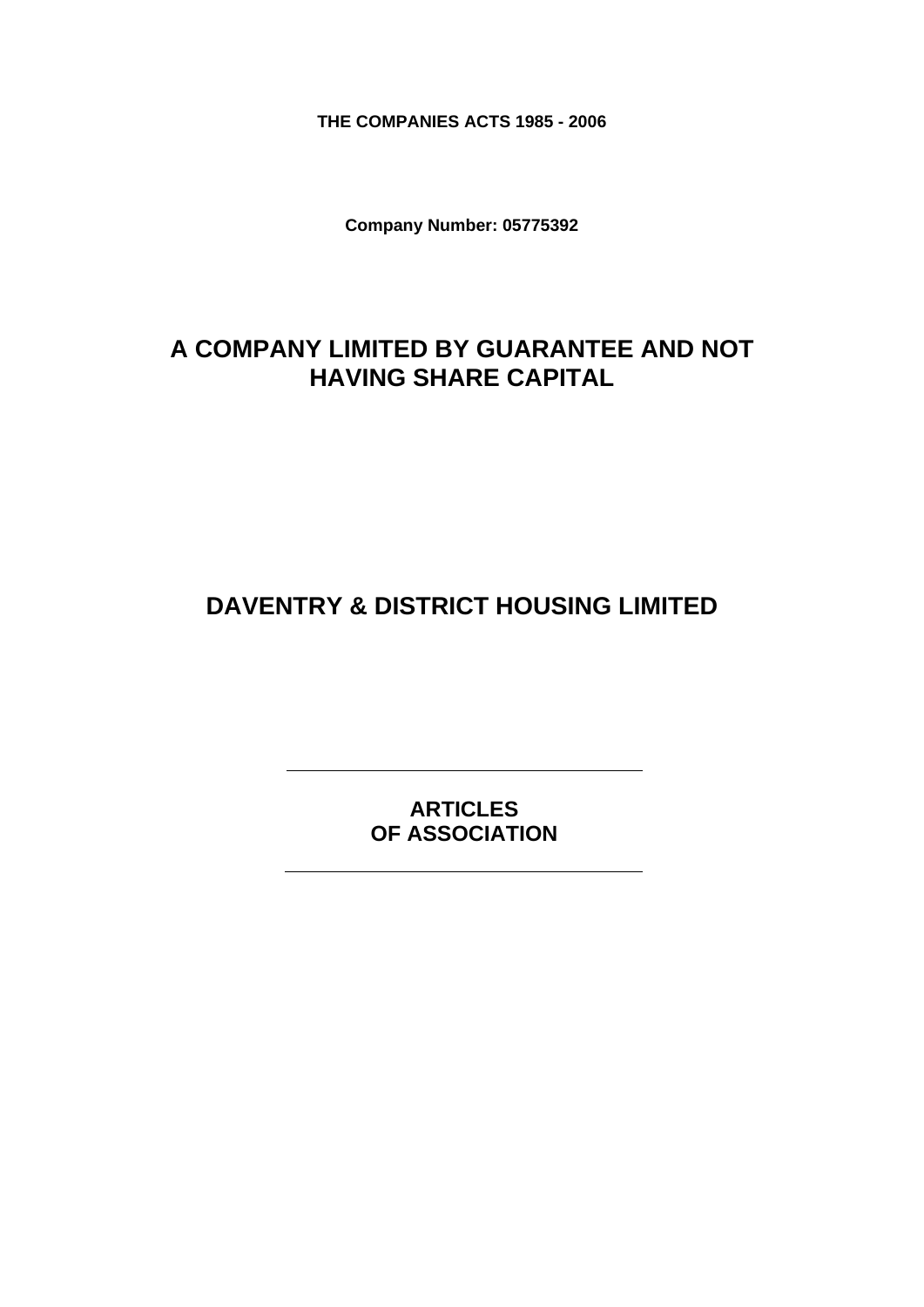# **NAME**

1. The name of the Company is **Daventry & District Housing Limited**.

# **INTERPRETATION**

2. For the purpose of these Articles:-

| "the Act"              | Means the Companies Acts (as defined<br>in section 2 of the Companies Act 2006)<br>insofar as they apply to the Company<br>including any statutory modification or re-<br>enactment thereof for the time being in<br>force; |
|------------------------|-----------------------------------------------------------------------------------------------------------------------------------------------------------------------------------------------------------------------------|
| "the Articles"         | Means these articles of association of the                                                                                                                                                                                  |
|                        | Company as originally adopted or as                                                                                                                                                                                         |
|                        | altered from time to time;                                                                                                                                                                                                  |
| "Authorised Signatory" | Means any person authorised by the                                                                                                                                                                                          |
|                        | Board to execute documents using the                                                                                                                                                                                        |
|                        | Seal:                                                                                                                                                                                                                       |
| "Board"                | Means the board of the Company from                                                                                                                                                                                         |
|                        | time to time appointed in accordance                                                                                                                                                                                        |
|                        | with the Articles of Association;                                                                                                                                                                                           |
| "Board Director"       | Means the directors of the Company                                                                                                                                                                                          |
|                        | from time to time appointed and shall                                                                                                                                                                                       |
|                        | include any Executive Board Director and                                                                                                                                                                                    |
|                        | shall exclude any co-optees;                                                                                                                                                                                                |
| "Chair"                | Means the Chair appointed by the Board                                                                                                                                                                                      |
|                        | in accordance with the Article 75;                                                                                                                                                                                          |
| "clear days"           | In relation to the period of a notice                                                                                                                                                                                       |
|                        | means that period excluding the day                                                                                                                                                                                         |
|                        | when the notice is given or deemed to be                                                                                                                                                                                    |
|                        | given and the day for which it is given or                                                                                                                                                                                  |
|                        | on which it is to take effect;                                                                                                                                                                                              |
| "Company"              | Means Daventry & District Housing                                                                                                                                                                                           |
|                        | Limited;                                                                                                                                                                                                                    |
| "Company Secretary"    | Means the secretary (if any) of the                                                                                                                                                                                         |
|                        | Company or any other person appointed                                                                                                                                                                                       |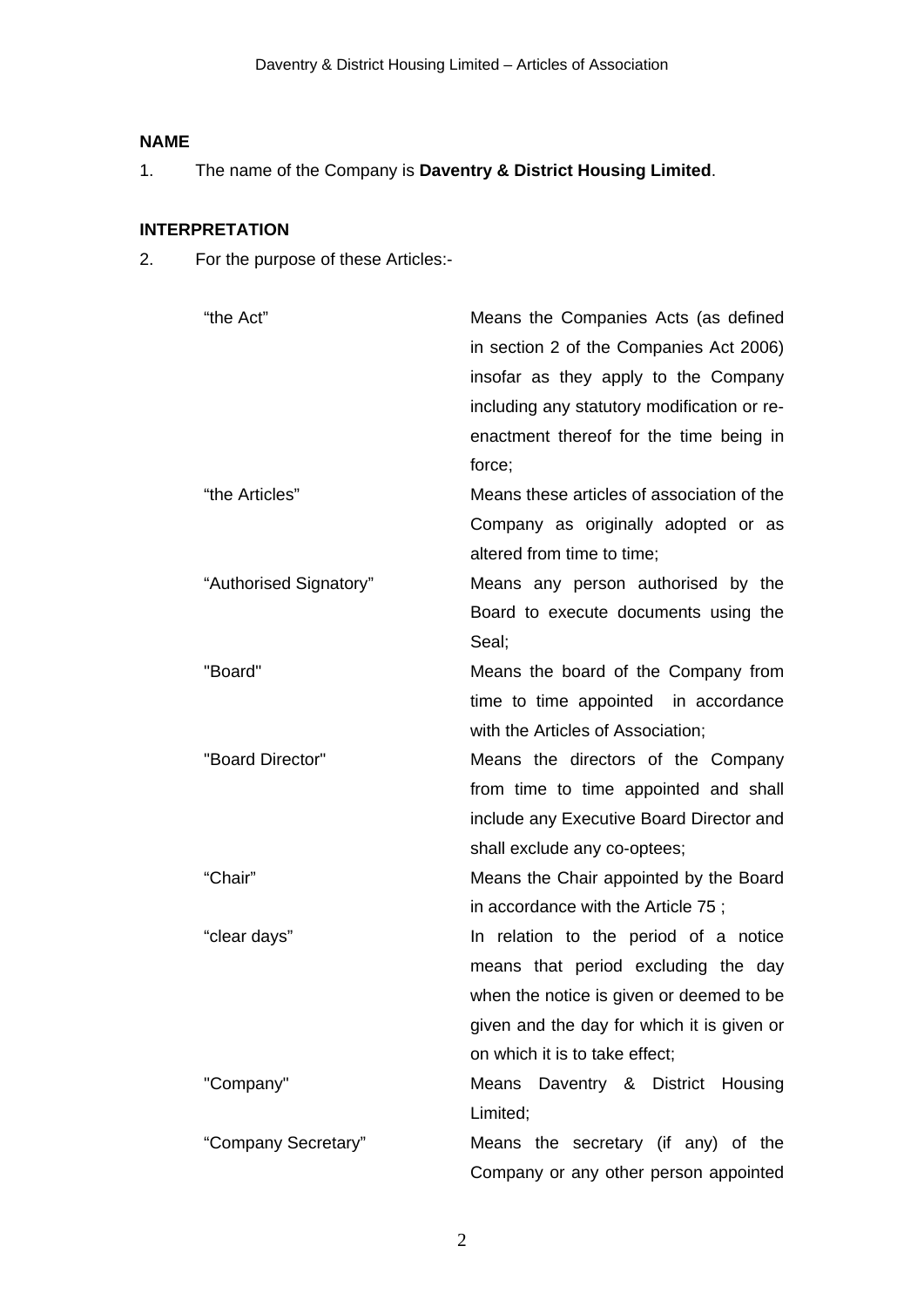to perform the duties of the secretary of the Company, including a joint, assistant or deputy secretary;

"Connected Person" Means in relation to a Board Director or co-optee, a person with whom the Board Director or co-optee shares a common interest such that the Board Director or co-optee may reasonably be regarded as benefitting directly or indirectly from any material benefit received by that person, being either a member of the Board Director's or co-optee's family or household, or a person or body who is a business associate of the Board Director or co-optee, but (for the avoidance of doubt) does not include a company with which the Board Director's or co-optee's only connection is as the owner or controller of more than 2% of a company the shares in which are publicly quoted or less than 10% of any other company; "co-optee" Means a person co-opted to the Board

pursuant to Article 47;

"Executive Board Director" Means any director appointed in accordance with Article 37 who is a member of the Company's senior management team from time to time; Group Means:

- a) The Company;
- b) The Parent (or any company of which the Company is a subsidiary from time to time (its holding company)); or
- c) Any other subsidiaries of the Parent (or such holding company) or any subsidiary of any other

3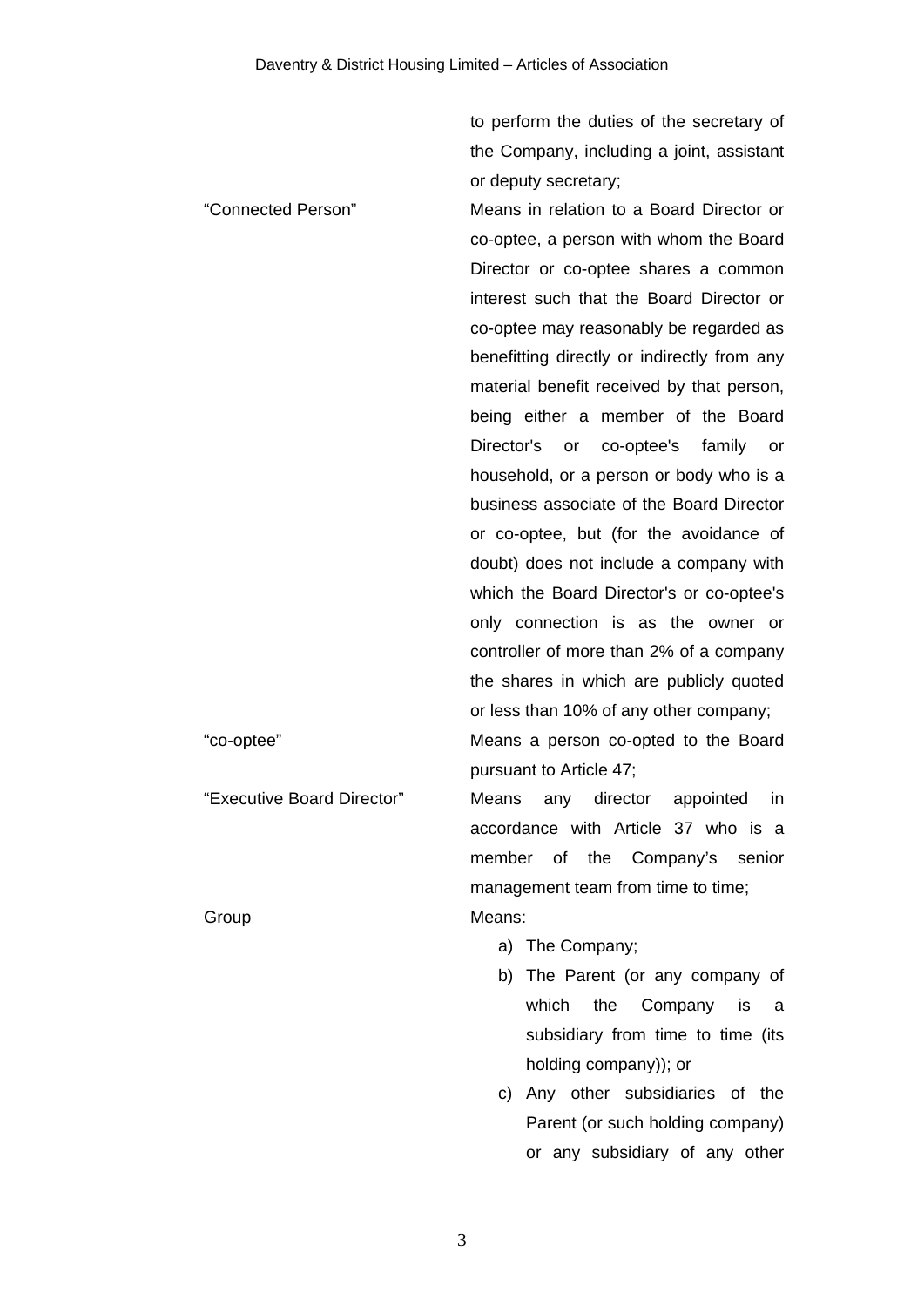|                                | subsidiaries of any such holding             |
|--------------------------------|----------------------------------------------|
|                                | company or any subsidiary of any             |
|                                | subsidiary from time to time.                |
| "Hostel"                       | Is as defined in Section 2 of the Housing    |
|                                | and Regeneration Act 2008;                   |
| "House"                        | Is as defined in Section 2 of the Housing    |
|                                | and Regeneration Act 2008;                   |
| "Local Authority Person"       | Means a person:                              |
|                                | who is or has been a member of<br>(i)        |
|                                | a Relevant Local Authority or the spouse,    |
|                                | partner or close relative of such a person   |
|                                | in the preceding four years; or              |
|                                | who is an officer of a Relevant<br>(ii)      |
|                                | Local Authority or the spouse, partner or    |
|                                | close relative of such person which for      |
|                                | these<br>shall<br>include<br>purposes<br>not |
|                                | employees with non-managerial posts          |
|                                | apart from housing employees; or             |
|                                | (iii)<br>who is or has been both an          |
|                                | employee and either a director, manager,     |
|                                | secretary or other similar officer of a      |
|                                | company which is under the control of a      |
|                                | Relevant Local Authority in the preceding    |
|                                | four years; or                               |
|                                | who is associated with a local<br>(iv)       |
|                                | authority by virtue of an order made by      |
|                                | the Secretary of State pursuant to or in     |
|                                | accordance with section 69 of the Local      |
|                                | Government and Housing Act 1989;             |
| "Member"                       | Means a person, corporate body or            |
|                                | body<br>unincorporated<br>admitted<br>to     |
|                                | membership in accordance with<br>the         |
|                                | provisions of the Articles;                  |
| "Non-Executive Board Director" | Means a Board Director who is not an         |
|                                | <b>Executive Board Director.</b>             |
| "Office"                       | Means the registered office<br>οf<br>the     |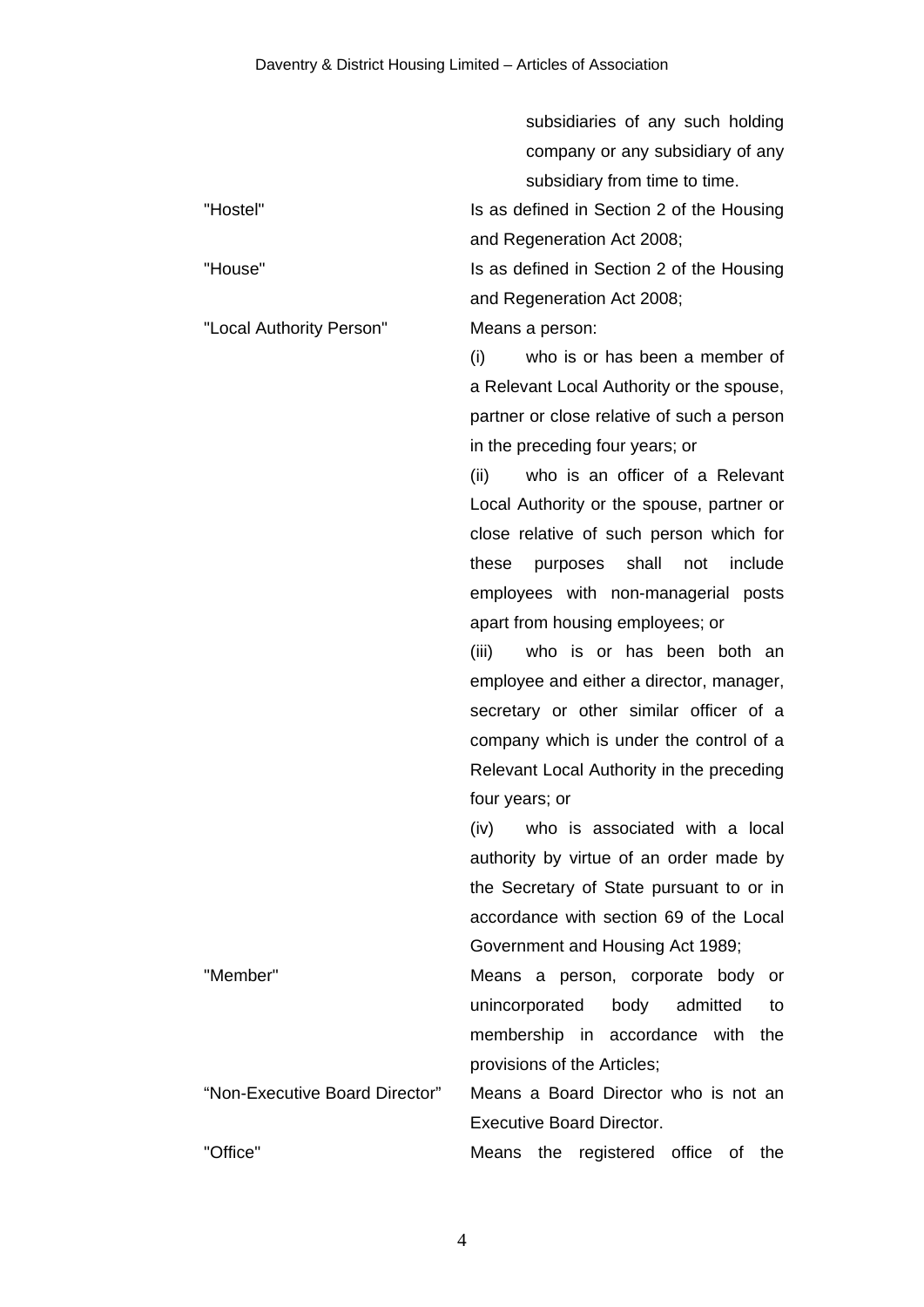|                            | Company;                                   |
|----------------------------|--------------------------------------------|
| "Parent"                   | Means Futures Housing Group Limited        |
|                            | No<br>0594313)<br>(Company<br>or<br>any    |
|                            | successor body of which the Company is     |
|                            | a subsidiary from time to time;            |
| "Property"                 | Means any residential property owned or    |
|                            | managed by the Company;                    |
| "Registered Provider"      | Means a provider of social housing as      |
|                            | defined in Section 80 of the Housing and   |
|                            | Regeneration Act 2008;                     |
| "Regulator"                | the<br>Regulation Committee<br>Means       |
|                            | established<br>by the<br>Homes<br>and      |
|                            | Communities Agency pursuant to the         |
|                            | Housing and Regeneration Act 2008 or       |
|                            | any future body or authority (including    |
|                            | any statutory successor) carrying on a     |
|                            | similar<br>regulatory or<br>supervisory    |
|                            | functions;                                 |
| "Relevant Local Authority" | Means a local authority as defined in      |
|                            | Section 1 of the Housing Act 1985 (as      |
|                            | amended or re-enacted from time to         |
|                            | time) that has previously managed for      |
|                            | rent a substantial part (being more than   |
|                            | 20<br>percent) of the<br>housing<br>rented |
|                            | provided by the Company;                   |
| "the Rules"                | Means any rules and bylaws adopted by      |
|                            | the Company from time to time in           |
|                            | accordance with Article 101;               |
| "the Seal"                 | Means the common seal of the Company       |
|                            | if it has one;                             |
| "social housing"           | Has the same meaning as set out in         |
|                            | section 68 to 70 of the Housing and        |
|                            | Regeneration Act 2008 as<br>may<br>be      |
|                            | amended or re-enacted from time to         |
|                            | time;                                      |
| "Tenant"                   | Means any person occupying residential     |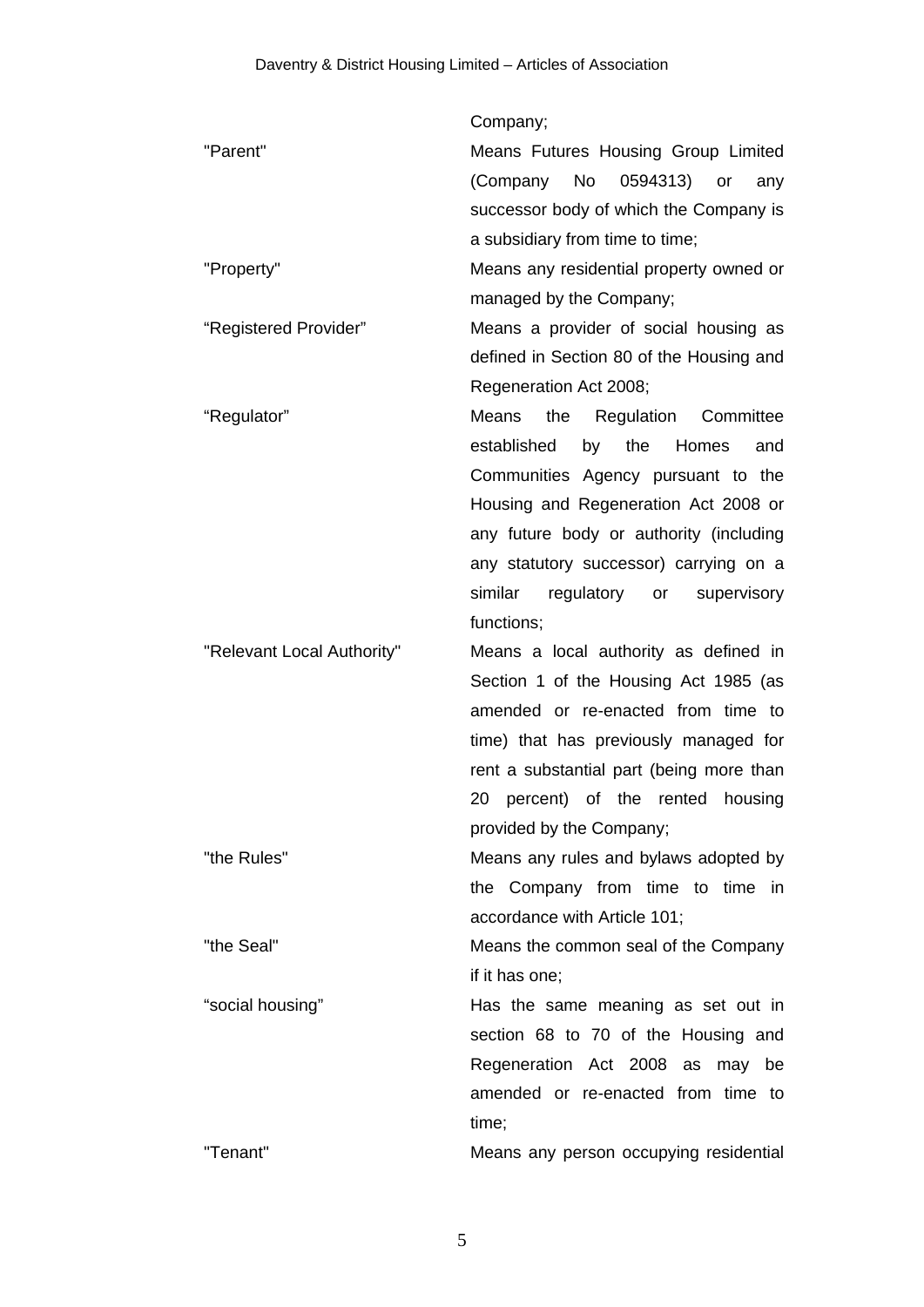|                      | property owned or managed by the         |
|----------------------|------------------------------------------|
|                      | Company under a tenancy or lease, or     |
|                      | any person occupying any other property  |
|                      | of the Company as a licensee;            |
| "the United Kingdom" | Great Britain and Northern<br>Means.     |
|                      | Ireland; and                             |
| "Vice Chair"         | Means the Vice Chair of the Board        |
|                      | appointed in accordance with Article 75. |

In these Articles words importing individuals shall, except where the context otherwise requires, include corporations and words importing the singular shall include the plural vice versa and words importing the masculine gender shall include all other genders.

Subject as aforesaid, words or expressions contained in the Articles shall, unless the context requires otherwise, bear the same meaning as in the Act but excluding any statutory modification thereof not in force when these regulations become binding on the Company.

# **REGISTERED OFFICE**

3. The registered office of the Company will be situated in England .

# 4. **OBJECTS AND POWERS**

- 4.1 The Company shall not trade for profit. The Company's objects shall be to carry on for the benefit of the community the business of:-
- 4.1.1 providing houses, hostels or any other housing accommodation, including the provision of social housing, and any associated amenities, services, advice or assistance for persons:
	- in necessitous circumstances upon terms appropriate to their means;
	- who are aged, disabled (whether mentally or physically), or chronically sick, and are in need of the accommodation or other benefits provided by virtue of their condition;
	- **•** for whom it would be charitable to provide houses, hostels or other housing accommodation.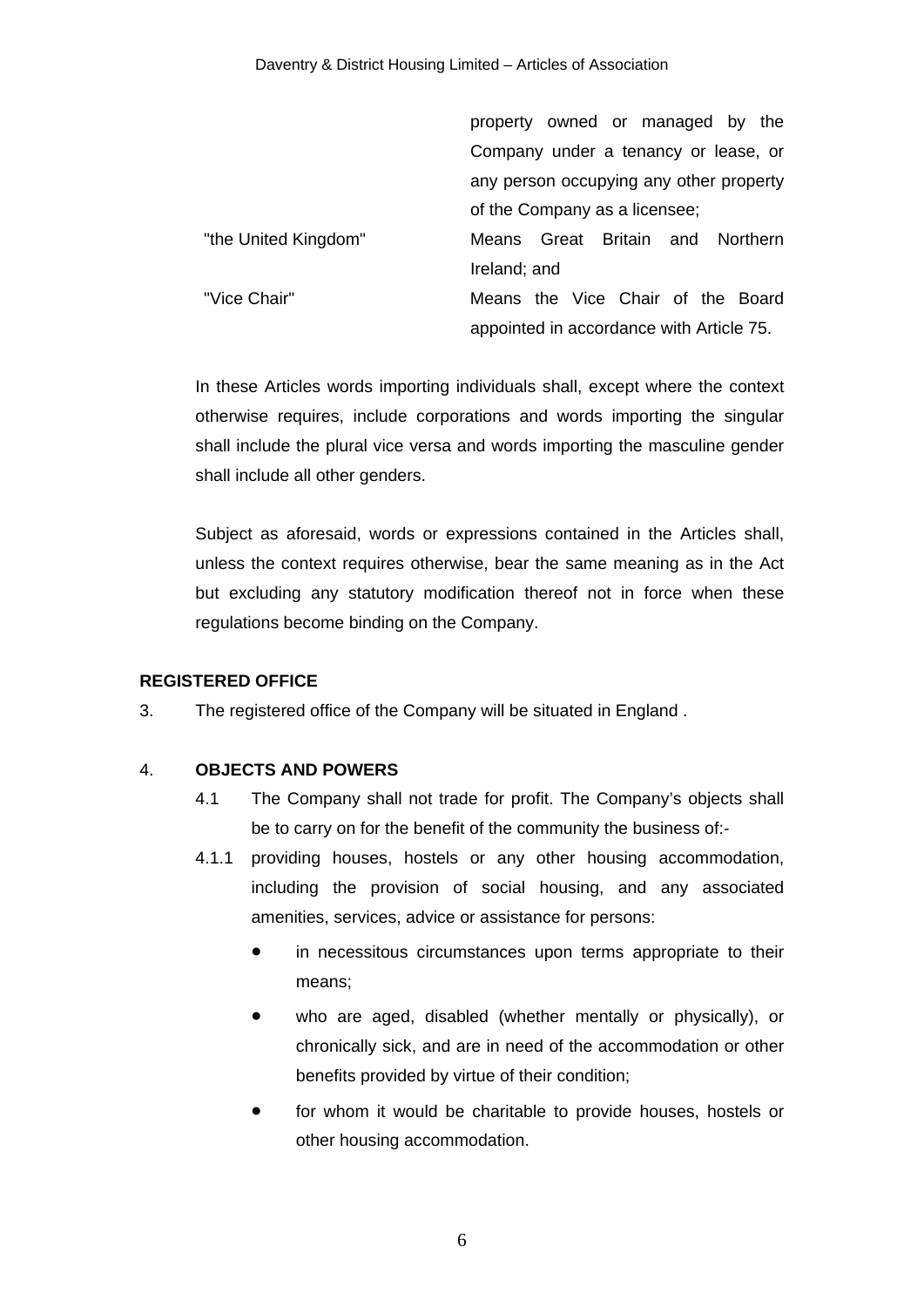- 4.1.2 providing services, advice or assistance upon terms appropriate to their means to aged, disabled (whether mentally or physically) or chronically sick persons in need thereof in arranging or carrying out works of improvement repair or maintenance to homes occupied by them and providing any associated amenities specially designed or adapted to meet the disabilities and requirements of such persons;
- 4.1.3 providing facilities in the interests of social welfare or recreation, with the object of improving the conditions of life for the community;
- 4.1.4 promoting or carrying out any other charitable purpose that can be carried out by a company which is also a Registered Provider;
- 4.1.5 assisting or advising any other charity or non-profit distributing body with similar objects to the above.

For the purposes of this Article 4:

| "block of flats"       | Means a building containing two or more     |
|------------------------|---------------------------------------------|
|                        | flats which are held on leases or other     |
|                        | lettings and which are occupied<br>or       |
|                        | intended to be occupied wholly or mainly    |
|                        | for residential purposes;                   |
| "disposed of on shared | means disposed of on a lease;               |
| ownership terms"       |                                             |
|                        | (a) granted on a payment of a premium,      |
|                        | calculated by reference to a percentage     |
|                        | of the value of the house or of the cost of |
|                        | providing it, or                            |
|                        | (b) under which the tenant (or his          |
|                        | personal representatives) will or may be    |
|                        | entitled to a sum calculated by reference   |
|                        | directly or indirectly to the value of the  |
|                        | house;                                      |
| "letting"              | Includes the grant of a licence to occupy;  |
| "Residents"            | Means persons occupying a House or          |
|                        | Hostel provided or managed by the           |
|                        | Company.                                    |

4.2 Without limit to its general powers under Article 2, and only so far as it is necessary or expedient to achieve its objects, the Company shall have the power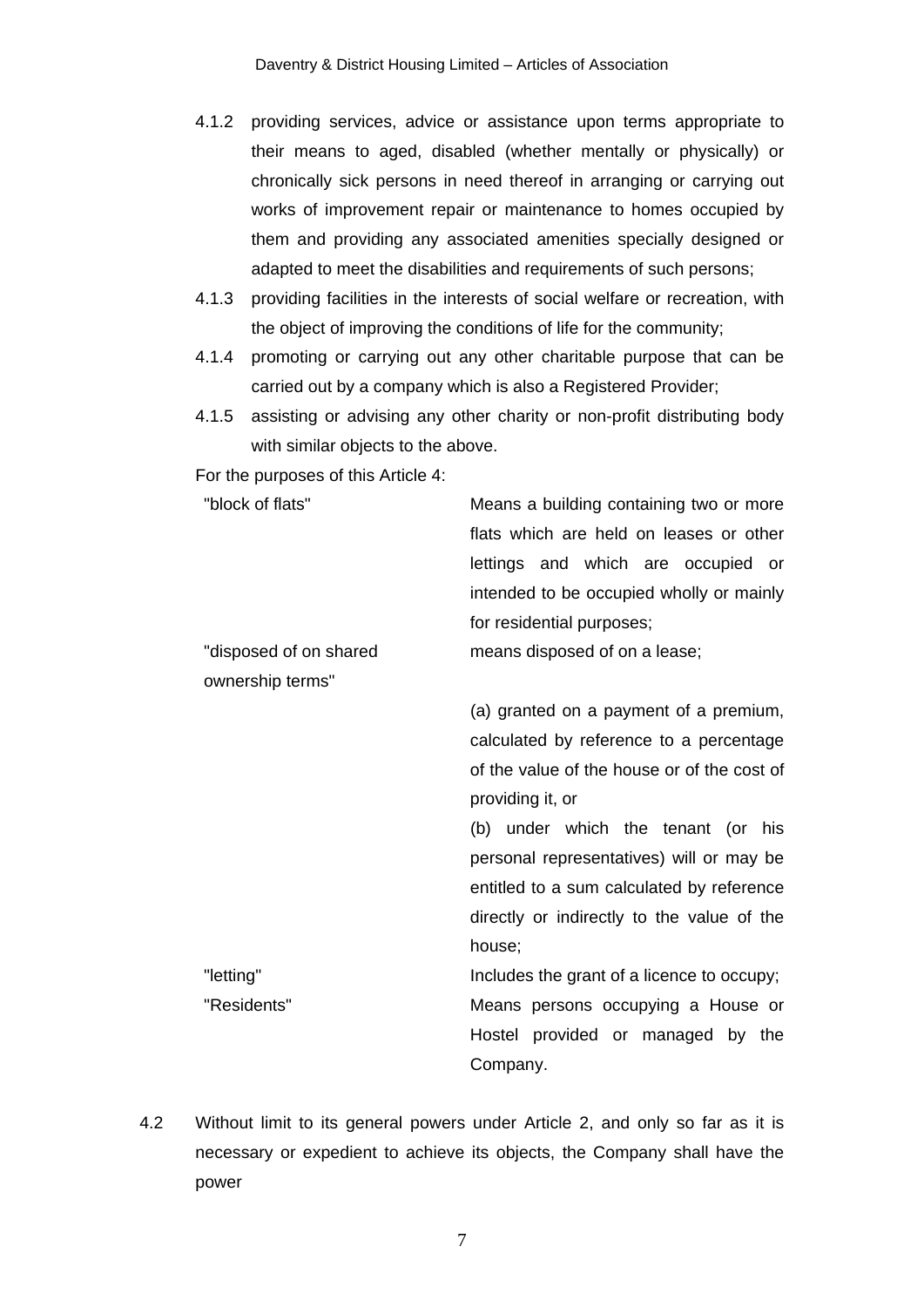- 4.2.1 To acquire commercial premises or businesses as an incidental part of a project or series of projects;
- 4.2.2 To house people who are providing services who are themselves in need of housing in order that they may carry out charitable activities for the benefit of others;
- 4.2.3 To repair, improve or convert commercial premises acquired as mentioned in Article 4.2.1 or to carry on for a limited period any business so acquired;
- 4.2.4 To repair or improve Houses, or buildings in which Houses are situated, after a disposal of the Houses by the Company by way of sale or lease;
- 4.2.5 To enter contracts and arrangements of any nature with any person or corporation whether carried on for profit or not;
- 4.2.6 To draw, make, accept, endorse, discount, execute and issue promissory notes, bills, cheques and other instruments, and to operate bank accounts in the name of the Company;
- 4.2.7 To invest funds in housing and properties;
- 4.2.8 To purchase or otherwise acquire land of any tenure or any interest in land;
- 4.2.9 To dispose of or grant any interest in land to any person
- 4.2.10 Subject to such consents as may be required by law, to borrow money, issue loan stock or raise money in such manner as the Company shall think fit and to secure the repayment of any money borrowed raised or owing by such security as the Company shall see fit (including by way of floating charge) upon the whole or any part of the Company's property or assets (whether present or future) and also by giving similar security to secure and guarantee the performance by the Company of any obligation or liability it may undertake or which may become binding on it (in accordance with Articles 4.2.11 and 4.2.12);
- 4.2.11 To grant or enter into any charge, mortgage, legal or equitable assignment or any other security (including any floating charge) in respect of all or part of the assets (including any contracts, debts, bank accounts, land or other property and whether present or future) of the Company in support of or for the purpose of securing any borrowing of the Company on such terms as the Company sees fit or for such other purposes and on such terms as the Company sees fit;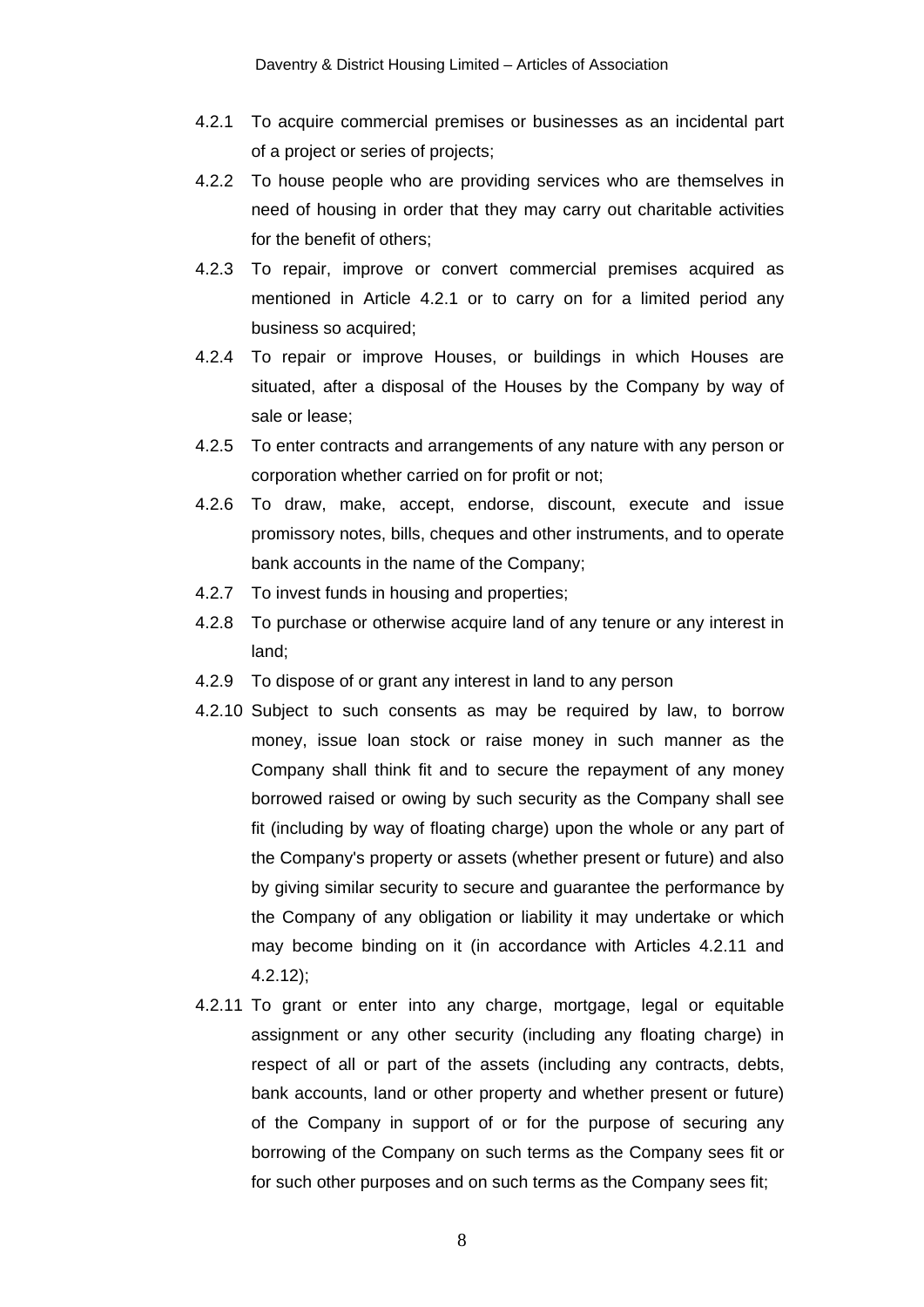- 4.2.12 To enter into any guarantees or contract of indemnity or suretyship, and to provide security including the guarantee and provision of security for the performance of the obligations of (including to indemnify against the consequences of default), or the payments of any money by any Registered Provider which is for the time being a subsidiary or associate of the Parent (as such term is defined by Section 271 of the Housing and Regeneration Act 2008 or Section 1159 of the Companies Act 2006) or, for the purposes of or otherwise pursuant to various agreements relating to a transfer of properties entered into between Daventry District Council and the Company on or about December 2007, for the performance of the obligations of (including to indemnify against the consequences of default) Daventry District Council or any other relevant authority, with or without the Company receiving any consideration or advantage, and whether by personal covenant or by mortgaging or charging all or any part of the undertaking, property and assets (present and future), of the Company;
- 4.2.13 To purchase, hire or otherwise acquire and hold any property; to maintain and alter any such property and to sell, lease or otherwise dispose of or mortgage any such property;
- 4.2.14 To appoint and employ staff, consultants, agents or contractors to perform any function of the Company;
- 4.2.15 To grant pensions to employees and to pay to funds or schemes, whether established by the Company or not, for the provision of pension and retirement benefits in respect of employees of the Company and their widows and children or other dependants;
- 4.2.16 To insure and arrange insurance cover for, and to indemnify its Members, Board Directors, co-optees, staff members and voluntary workers against, all such risks incurred in the proper performance of their duties as the Company shall consider appropriate , and to pay any premium in relation to indemnify insurance in respect of liabilities of its Board Directors or any of them which would otherwise attach to them in respect of any negligence, default, breach of duty or breach of trust of which they may be guilty in respect of the Company, provided that no such insurance or indemnity shall extend to any liability in respect of any act or omission which such Board Director or Board Directors knew or ought reasonably to have known was a breach of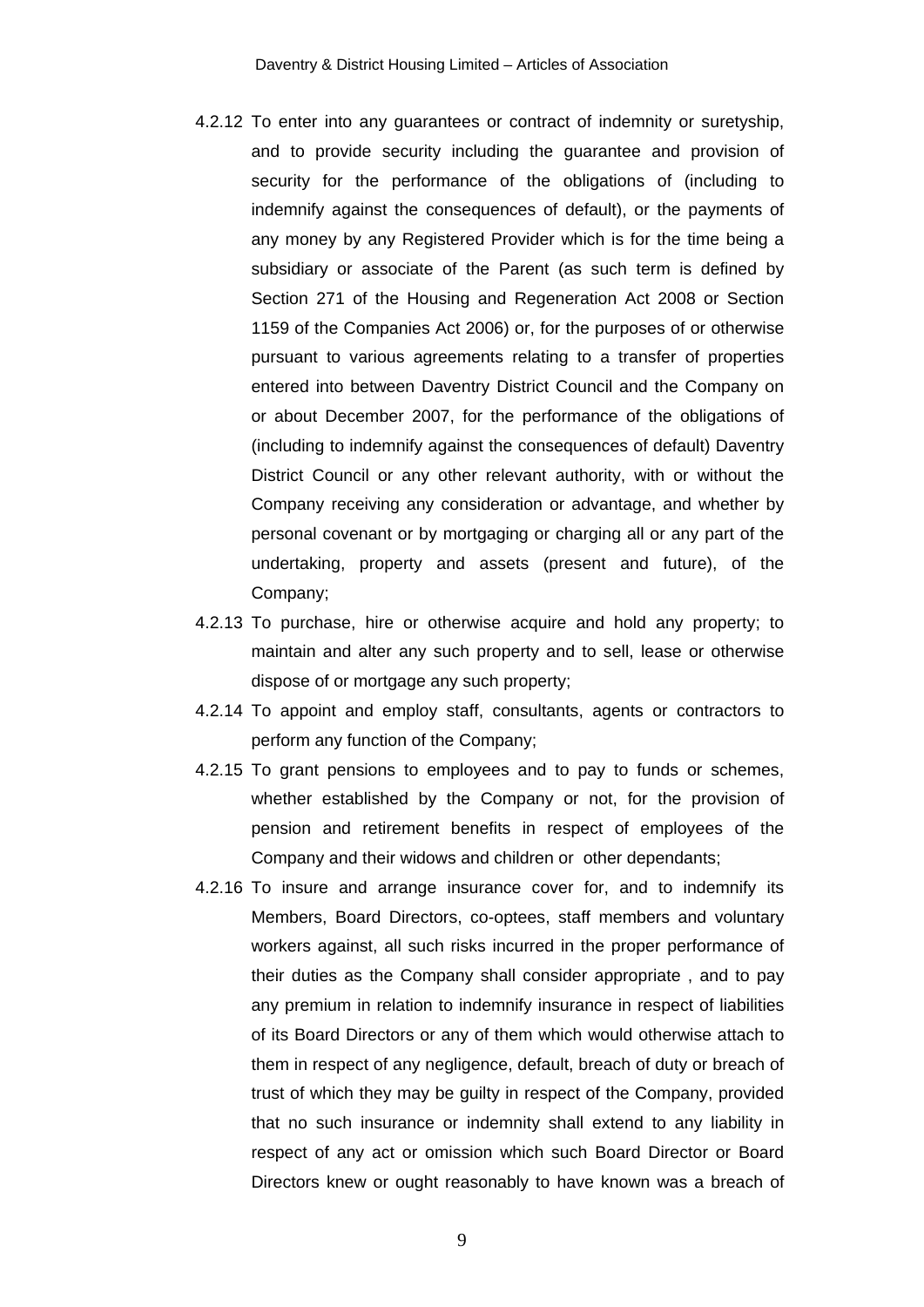duty or trust or which was committed by such Board Director or Board Directors recklessly without due regard as to whether such act or omission might be a breach of duty or trust including any claim arising from fraud, wrong-doings or wilful neglect or default on the part of the Members, Board Directors, co-optees, staff members and voluntary workers or any of them;

- 4.2.17 To establish or support any charitable trusts, associations or institutions formed for all or any of the Objects;
- 4.2.18 To pay out of the funds of the Company the costs, charges and expenses of, and incidental to, the formation and registration of the Company;
- 4.2.19 To provide land, amenities or services for its Tenants or Residents, either exclusively or together with other persons;
- 4.2.20 To enter into joint venture agreements with any person or corporation and to subscribe for shares in any company or other corporate entity;
- 4.2.21 To appoint and remove any person or corporation as an investment manager on such terms as shall be agreed by the Company, including terms as to the holding and custody of any assets and dealings in any assets or investment;
- 4.2.22 To exercise any other power falling within Chapter 2 of the Housing and Regeneration Act 2008 or Section 126(2) of the Housing Grants, Construction and Regeneration Act 1996 (as amended or re-enacted from time to time);
- 4.2.23 To provide and manage other community properties and facilities including shops and community centres transferred to, vested in, or otherwise acquired by the Company;
- 4.2.24 To secure the regeneration of communities and estates through investment, demolition, new build, or community interaction;
- 4.2.25 To do all such other lawful acts and things as are necessary or desirable for the attainment of any of the objects of the Company or the exercise of any of its powers.
- 4.3 The Company shall have power to enter into and perform a rate cap transaction, or series of rate cap transactions, where the Board (or a duly authorised committee established under the Articles) considers entry by the Company into such transaction(s) to be in the best interest of the Company, provided that at the time of entry into any such transaction(s) the sum of the Calculation Amount of any rate cap transaction previously entered into and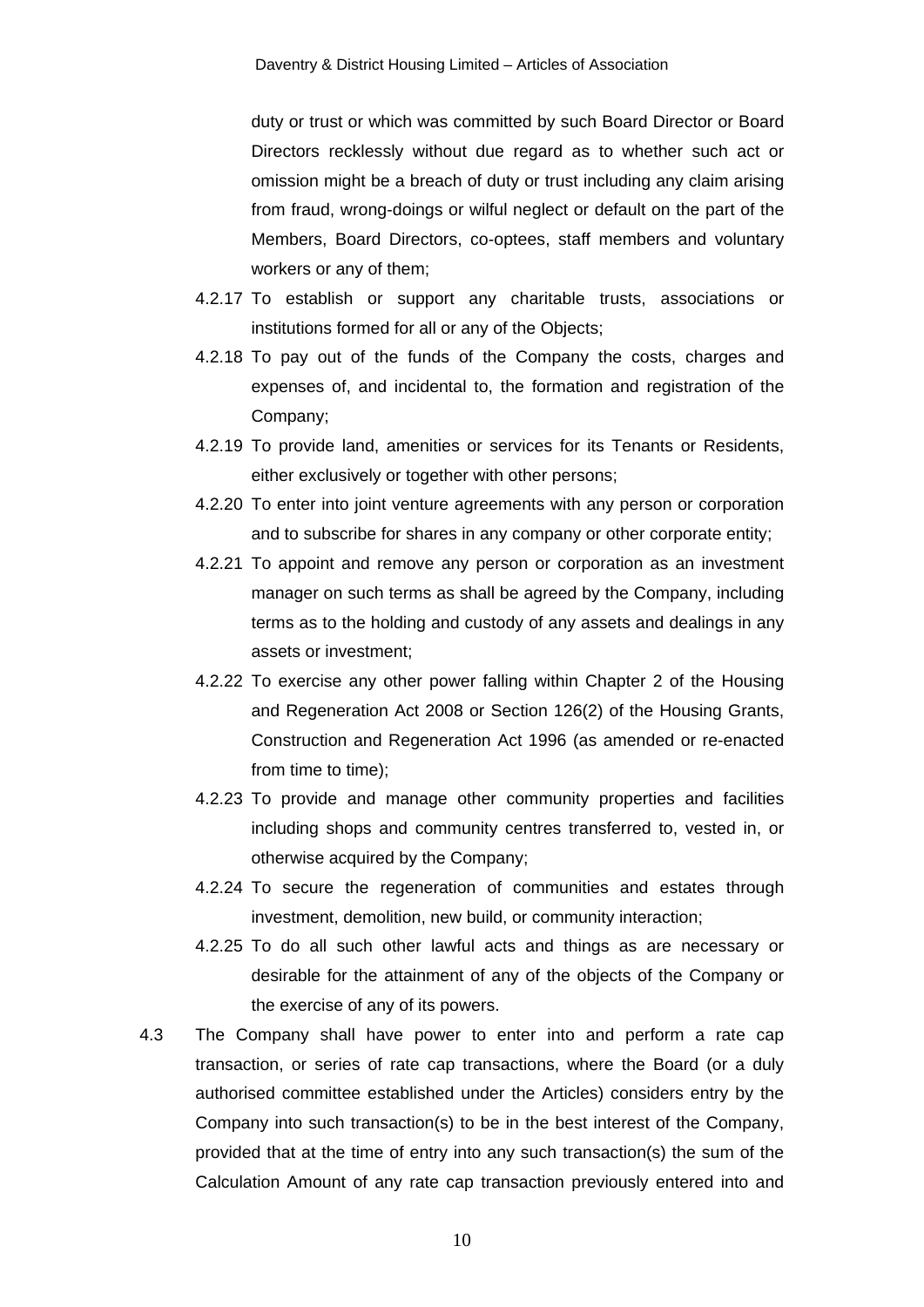remaining in effect and the Calculation Amount of the proposed rate cap transaction(s) shall not exceed the lower of:

- 4.3.1 any limit imposed on the borrowing power of the Company; or
- 4.3.2 the aggregate amount of the Company's Variable Rate Borrowing then drawn down, plus the amount of any existing contractually committed loan facilities not yet drawn down in respect of amounts which the Company intends at the Effective Date when drawn will become Variable Rate Borrowings and,
- 4.3.3 the counter-party to each rate cap transaction is the floating rate payer.

4.4 Prior to exercising its power under Article 4.3, the Company shall obtain and consider proper advice on the question of whether the rate cap transaction is satisfactory having regard to:

- 4.4.1 the possible fluctuations in the rate of interest payable by the Company under its Variable Rate Borrowings during the term of the rate cap transaction(s);
- 4.4.2 the Company's ability to meet its payment obligations under the Variable Rate Borrowings during the term of the rate cap transaction(s) if that transaction was not entered into;
- 4.4.3 the payment obligations under the rate cap transaction(s); and
- 4.4.4 the Company's actual and projected annual income and expenditure position.
- 4.5 For the purposes of Article 4.4, proper advice is the advice of a person who is reasonably believed by the governing body to be qualified by their ability in, and practical experience of, financial matters and rate cap transactions and is properly authorised to give such advice under the provisions of the Financial Services and Markets Act 2000. Such advice may be given by a person, notwithstanding that they give it in the course of their employment as an Officer.
- 4.6 A person entering into a rate cap transaction as Floating Rate Payer with the Company, and who has received a written certificate signed by the Company Secretary confirming the Company's compliance with Articles 4.3 and 4.4, shall not be concerned to enquire further whether or not the Company has complied with the provisions of Articles 4.3 and 4.4 and such rate cap transaction shall be valid at the date it is entered into and throughout its term in favour of such person (or any assignee or successor in title) whether or not the provisions of Articles 4.3 and 4.4 have been complied with.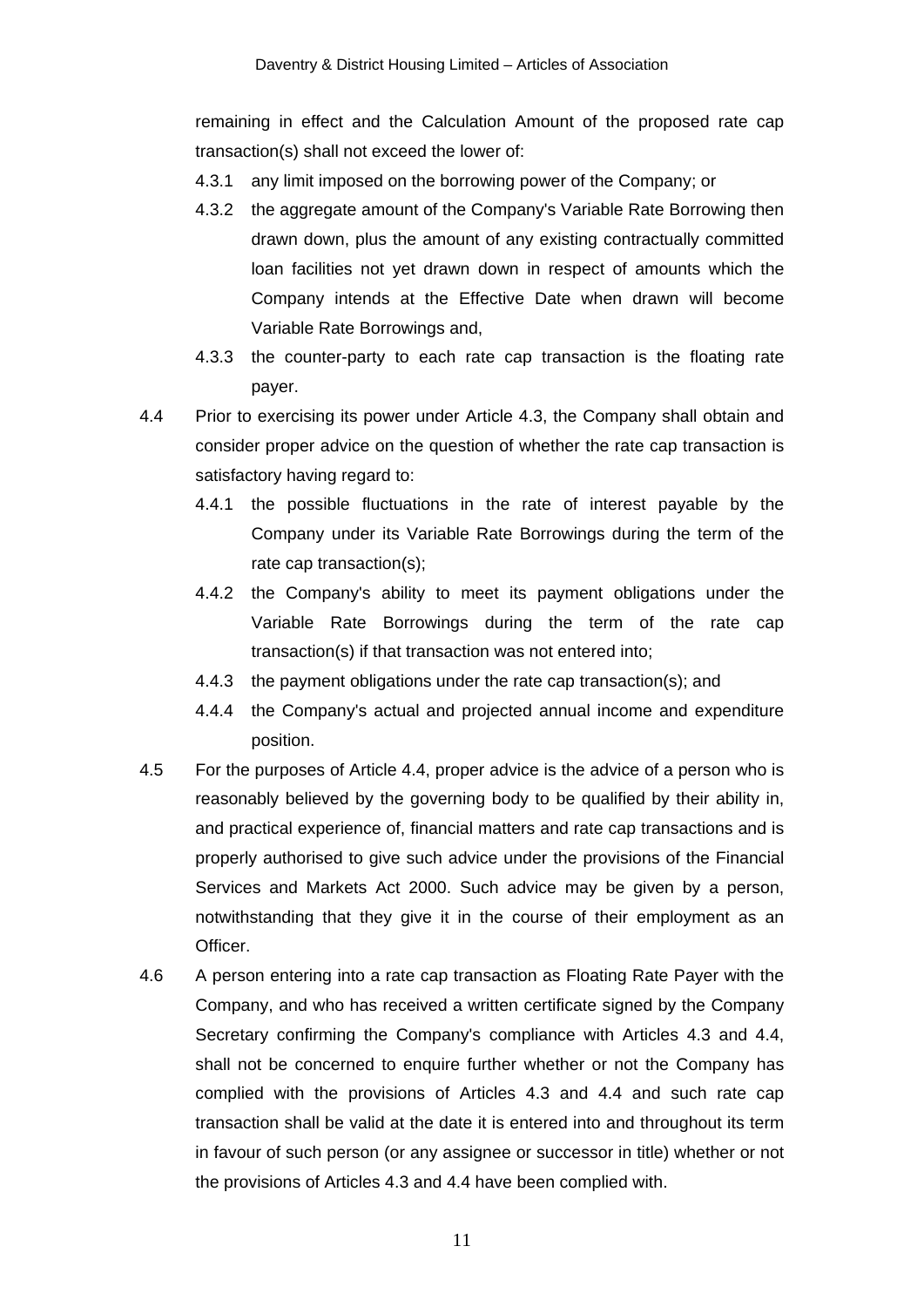For the purposes of Articles 4.3 to 4.6:

"Calculation Amount", "Effective Date", "Floating Rate Payer", "Term" and "Termination Date"

Have the respective meanings given in the 2000 ISDA Definitions as amended from time to time;

"Variable Rate Borrowing" Means any borrowing by the Company pursuant to Article 4.2 in respect of which the rate of interest has not been fixed shall exclude any borrowing where the rate of interest is indexed in accordance with a retail prices index or other published index;

"Rate Cap Transaction" Means a cap transaction within the meaning of "swap transaction", as defined in the 2000 ISDA Definitions as amended from time to time.

- 4.7 The Company shall have power to invest any sums not required for the immediate needs of the Company and may appoint and act upon the advice of an Investment Manager, whom they reasonably believe by virtue of his qualifications and experience to be qualified to advise in relation to investment matters.
- 4.8 In relation to the investment of assets of the Company, the Company may use the services of custodians and nominee companies supplied by an investment manager or other party.

# 5 **APPLICATION OF ASSETS**

- 5.1 The income and property of the Company shall be applied solely towards the promotion of its Objects set forth in the Articles and under general charitable law. No part shall be paid or transferred, directly or indirectly, save as provided below, by way of dividend, bonus, loan or otherwise to Members or Board Directors and, save as permitted by this Article 5, no Board Director shall be appointed to any office of the Company paid by salary or fees or receive remuneration or other benefit or money or money's worth from the Company **provided that** nothing herein shall prevent any payment permitted by section 122 of the Housing and Regeneration Act 2008 in good faith by the Company except that the Company may make payment:-
	- 5.1.1 of reasonable and proper remuneration (including pensions, contributory pension payments, payment of premiums to pension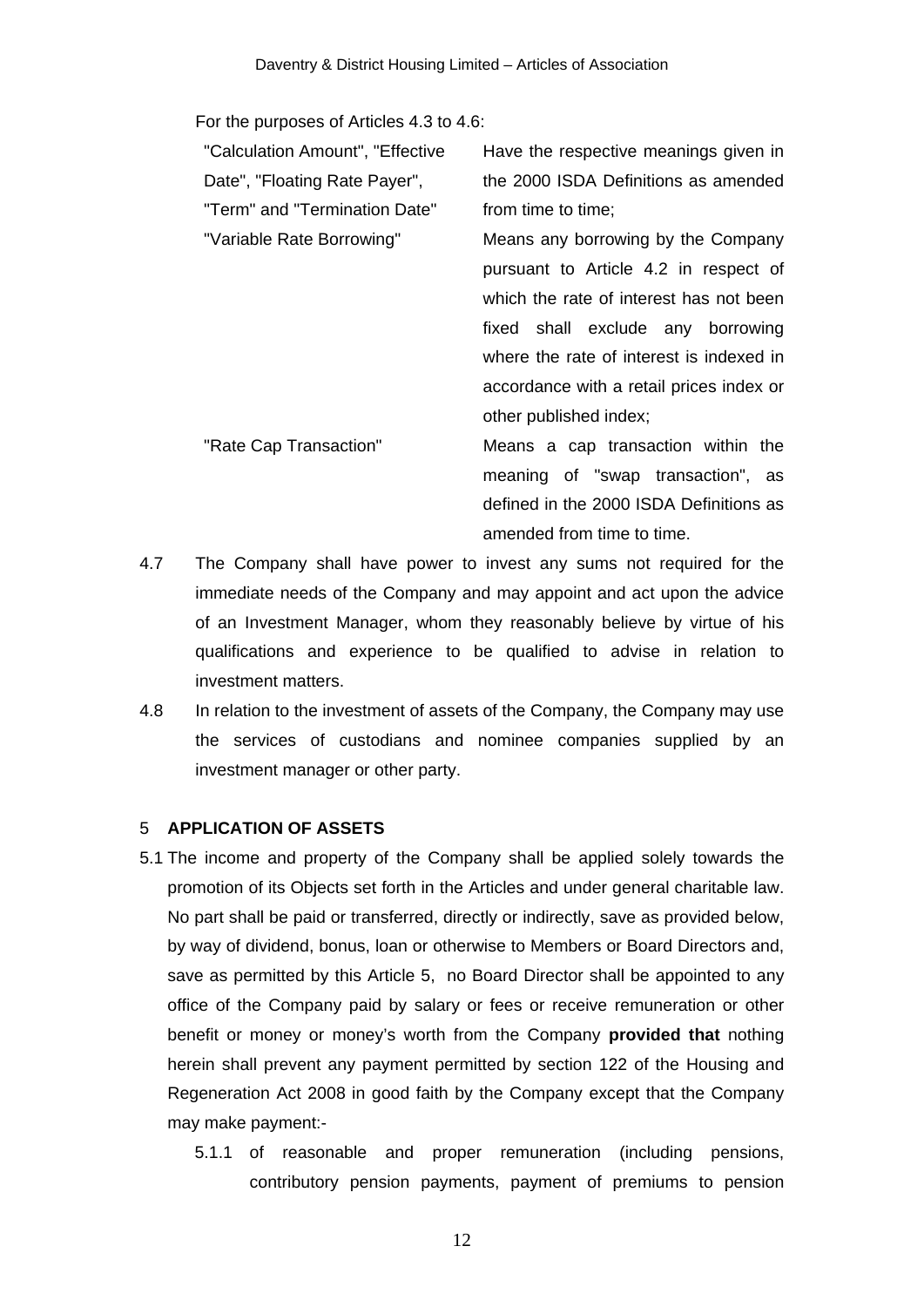policies and terminal grants and gratuities) following appropriate advice in return for any services rendered to the Company by any Member, officer or employee of the Company who is not a Board Director, with the exception of any Executive Board Director or any employee who is co-opted to the Board in which case such payments are permitted;

- 5.1.2 to any Board Director or co-optee, except any Executive Board Director, of reasonable and proper out-of pocket expenses or any other sums as the Board may from time to time decide after obtaining advice from an independent remuneration committee;
- 5.1.3 of premiums for insurance as provided in Article 4.2.16;

AND PROVIDED FURTHER THAT nothing shall prevent a disposal by the Company of a Property or interest in a Property whether by way of lease, tenancy, licence or otherwise to any person in good faith and in pursuance of the Company's objects even though such person may be a Member and/or Board Director or the retention of a Property or interest in a Property by such a person. Nothing shall prevent the Company from managing a property in accordance with its objects even though the tenant, lessee or licensee of such Property may be a Member or Board Director **subject to** the proviso that any Board Director who is a beneficiary of the Company shall not be entitled to speak in any debate or cast his/her vote in respect of any matter relating solely to the property of which he/she is lessee, tenant or licensee and shall absent himself/herself from such proceedings but such Board Director shall be entitled to speak and vote in respect of matters which relate not only to such property but also to other properties owned or managed by the Company.

5.2 This clause may not be amended without the prior written consent of the Charity Commission

# **LIMITATION OF LIABILITY**

6 The liability of the Members is limited.

### **GUARANTEE**

7 Every Member of the Company undertakes to contribute to the assets of the Company in the event of the same being wound up while he is a Member, or within one year after he ceases to be a Member, for payment of the debts and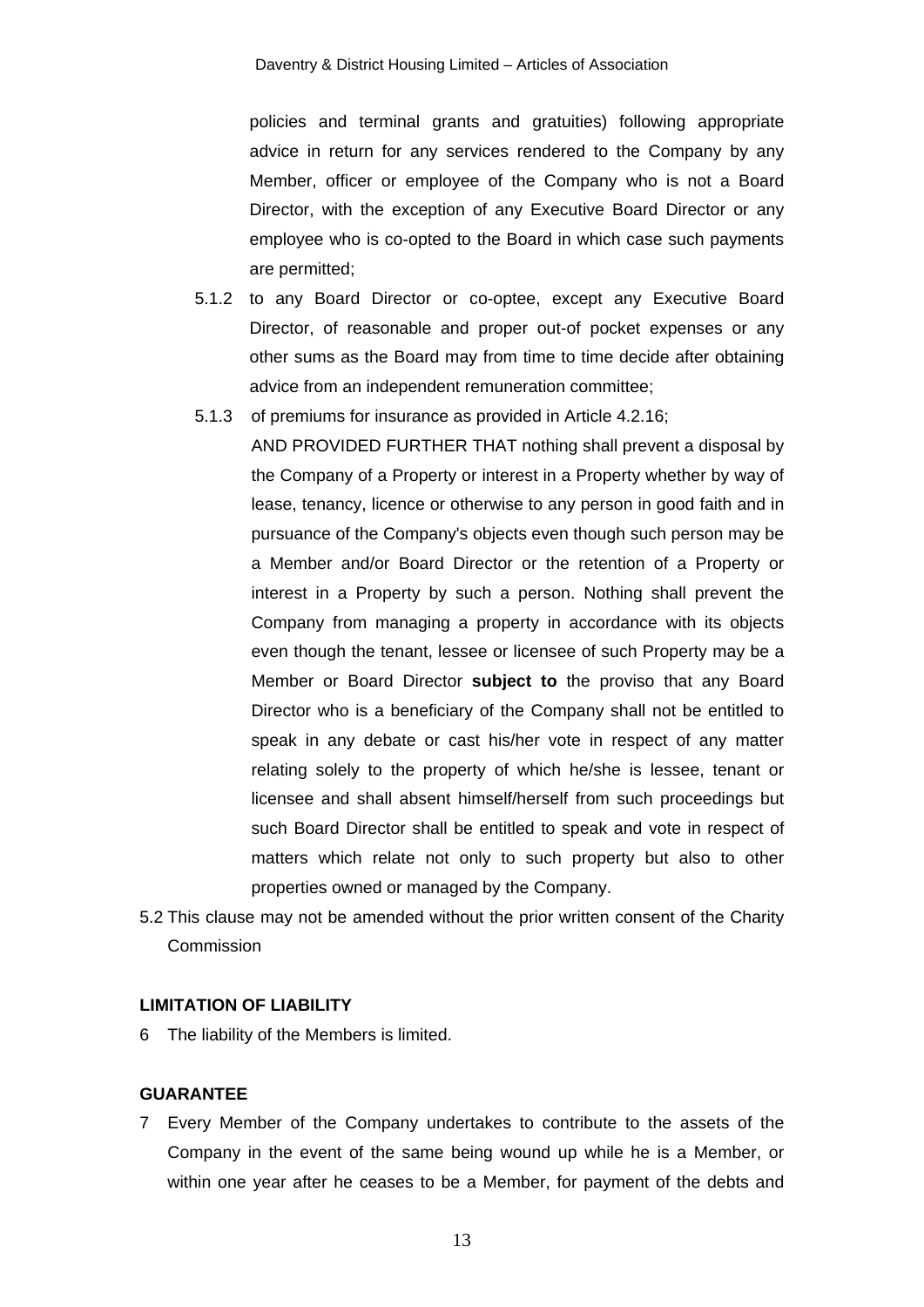liabilities of the Company contracted before he ceases to be a Member, and of the costs, charges and expenses of winding up, and for the adjustment of the rights of the contributors among themselves, such amount as may be required not exceeding £1.00 (one pound).

# **DISSOLUTION**

8 If upon the winding up or dissolution of the Company there remains, after the satisfaction of all its debts and liabilities, any property whatsoever, it shall not be paid to or distributed among the Members, but shall be paid or transferred to some other charitable institution or institutions having objects similar to the objects of the Company and which shall prohibit the distribution of its or their income and property to an extent at least as great as is imposed on the Company under or by Article 5 above. The decision as to which such institution or institutions is to be determined by the Members at or before the time of dissolution, and in so far as effect cannot be given to such provision, then to some other similar object **provided that** if the Company is registered as a nonprofit registered provider of social housing such disposal shall be governed by Section 167 of the Housing and Regeneration Act 2008 (as re-enacted or amended from time to time).

### **NON-DISCRIMINATION**

9 The affairs of the Company shall at all times be carried out in relation to all persons irrespective of age, gender, race, nationality, ethnic origin, religion, sexual orientation or disability,

#### 10 **MEMBERS**

- 10.1 The Members of the Company shall be:-
	- (i) the Parent; and
	- (ii) Such other persons or organisations as are admitted to membership by the Board in accordance with any Rules adopted by the Board from time to time.
- 10.2 A corporate body can be a Member. It can appoint an individual to exercise its rights at general meetings. Any such appointment shall be in writing and given to the Company Secretary.
- 10.3 Every application to become a Member shall be considered by the Board in accordance with Article 10.1(ii) and must be approved in writing by the Parent.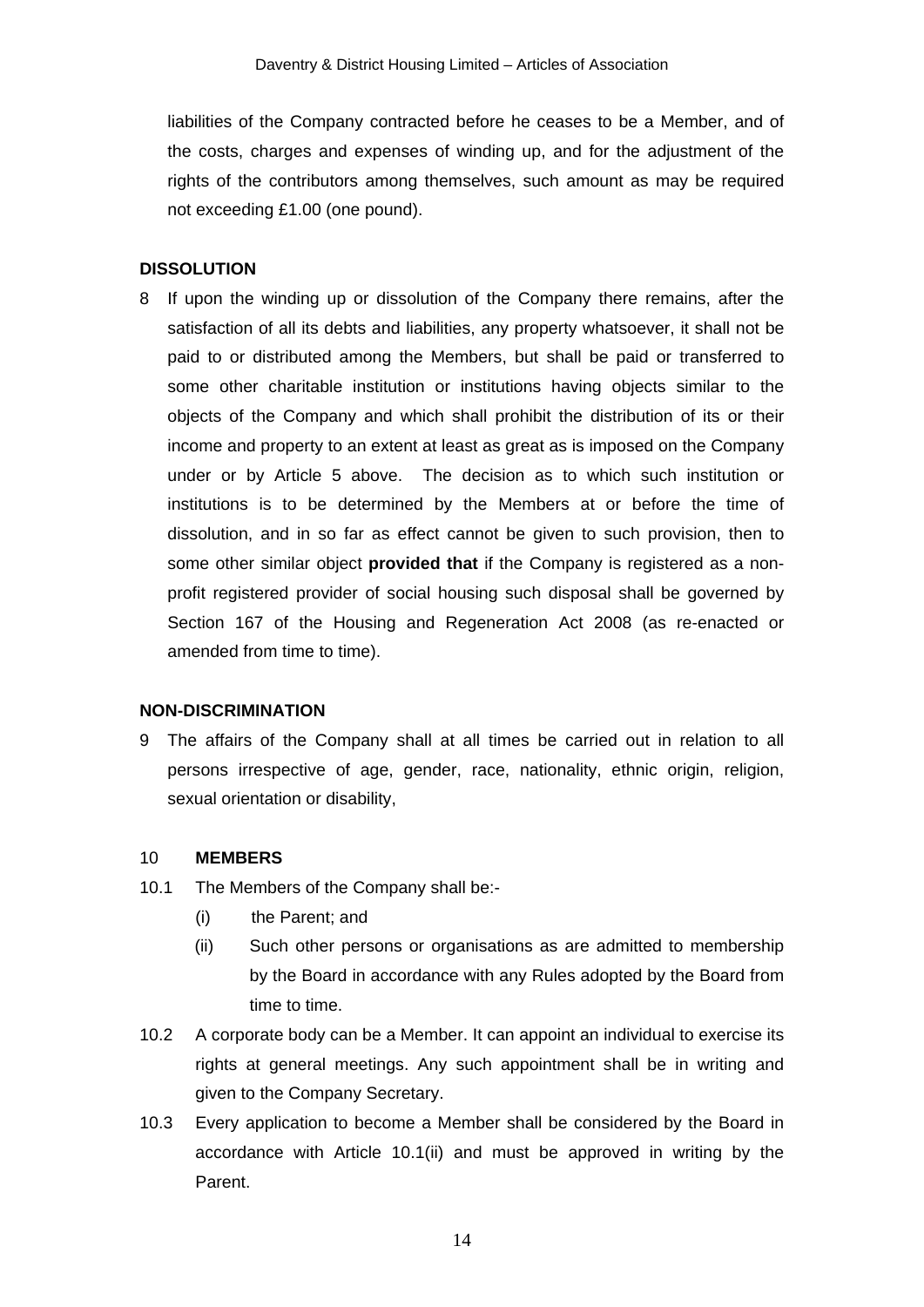### **CESSATION OF MEMBERSHIP**

- 11 A Member may resign from the Company by giving notice in writing duly signed to the Company Secretary (or, if there is no Company Secretary, to the Chair or Vice-Chair as appropriate) and shall cease to be a Member from the date of receipt of such notice.
- 12 A Member (except for the Parent which may not be expelled) may be removed from the Company by a resolution passed by a majority of at least three-quarters of the votes cast at a general meeting of which not less than twenty-eight clear days' notice has been sent to the Member concerned and to all other Members. The notice shall specify the intention to propose such resolution and include the grounds on which it is proposed. The Member whose removal is proposed or their representative for this purpose shall be entitled to attend and be heard by the meeting. The Parent cannot be removed as a member.
- 13 Member's rights are personal, may not be transferred and (other than the Parent) shall automatically cease if the Member becomes insolvent, bankrupt, incapable, is removed in accordance with Article 48, dies or is wound up.
- 14 The cessations referred to in Articles 11 to 13 shall take place upon the occurrence of the events set out herein and without any notice being given to the Member concerned.

### **GENERAL MEETINGS**

15 The Parent or the Board Directors may call general meetings and, on the requisition of Members pursuant to the provisions of the Act, shall forthwith proceed to convene a general meeting in accordance with the provisions of the Act. If there are not within the United Kingdom sufficient Board Directors to call a general meeting, any Board Director or any Member may call a general meeting.

# **NOTICE OF GENERAL MEETINGS**

16 A general meeting shall be called by giving at least fourteen clear days' notice but may be called by shorter notice if it is so agreed by a majority in number of Members having a right to attend and vote, being a majority together holding not less than 90% (ninety per cent) of the total voting rights at the meeting of all the Members.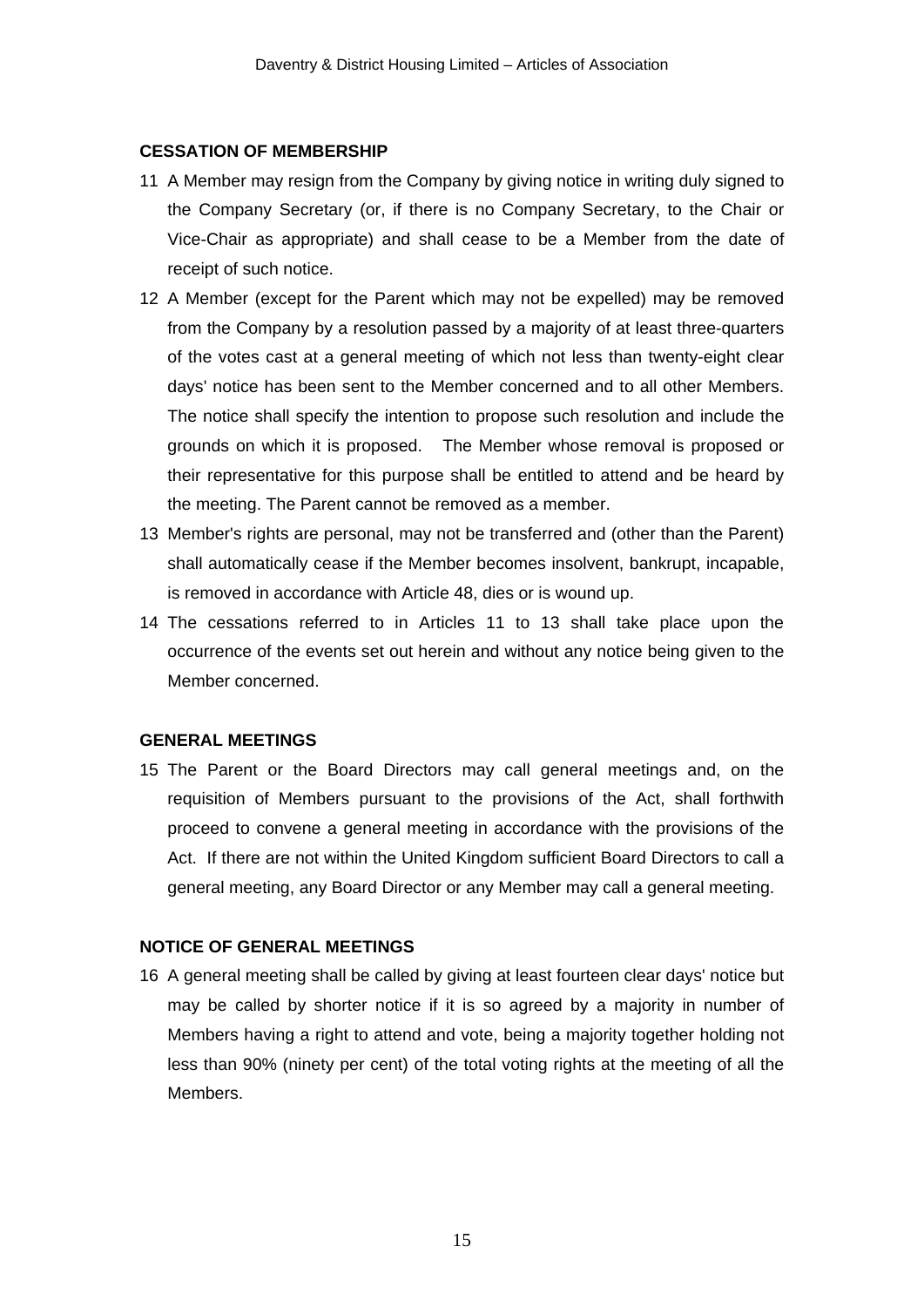- 17 The notice shall specify the time and place of the meeting and the general nature of the business to be transacted and, in the case of any annual general meeting, shall specify the meeting as such. The notice shall be given to all the Members and to the Board Directors and auditors.
- 18 Any Member entitled to attend a general meeting shall be entitled to appoint another person (whether a Member or not) as his proxy to attend instead of him and any proxy so appointed shall have the same right as the Member to speak and to vote at the meeting. The proxy is however bound to vote in the way authorised by the appointing Member.
- 19 The accidental omission to give notice of a meeting to, or the non-receipt of notice of a meeting by, any person entitled to receive notice shall not invalidate the proceedings at that meeting.

### **PROCEEDINGS AT GENERAL MEETINGS**

- 20 No business shall be transacted at any general meeting unless a quorum is present. A quorum is present if four Members are present in person or by proxy including a duly authorised representative of the Parent.
- 21 For the avoidance of doubt a Member will be present in person if he or she can see or hear and vote and generally participate in the meeting.
- 22 If a quorum is not present within half an hour from the time appointed for the meeting, or if during a meeting a quorum ceases to be present, the meeting shall stand adjourned to the same day in the next week, at the same time and place, or to such time and places as the Board Directors may determine, and if at the adjourned meeting a quorum is not present within half an hour of the time appointed for the meeting, the Members present shall constitute a quorum.
- 23 The Chair or Vice Chair or in their absence, some other Board Director nominated by the Board Directors shall preside as Chair of the meeting, but if no such person can be so nominated within fifteen minutes after the time appointed for holding the meeting and willing to act, the Board Directors present shall elect one of their number to be Chair and, if there is only one Board Director present and willing to act, he shall be Chair.
- 24 If no Board Director is willing to act as Chair, or if no Board Director is present within fifteen minutes after the time appointed for holding the meeting, the Members present and entitled to vote shall choose one of their number to be Chair.
- 25 A Board Director shall, notwithstanding that he is not a Member, be entitled to attend and speak at any general meeting.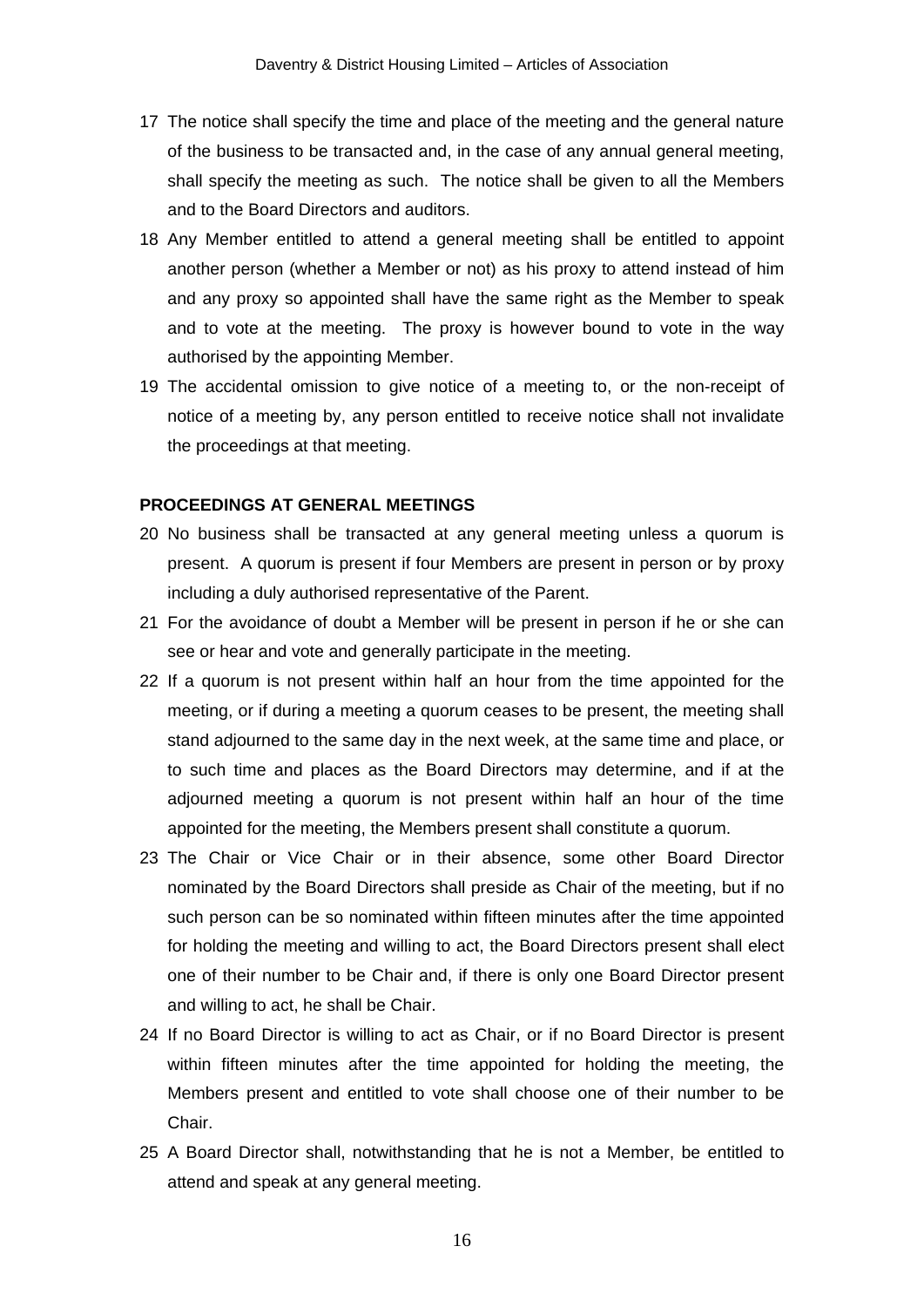- 26 The Chair may, with the consent of a meeting at which a quorum is present (and shall if so directed by the meeting), adjourn the meeting from time to time and from place to place, but no business shall be transacted at an adjourned meeting other than business which might properly have been transacted at the meeting had adjournment not taken place. When a meeting is adjourned for fourteen days or more, at least seven clear days' notice shall be given specifying the time and place of the adjourned meeting and the general nature of the business to be transacted. Otherwise it shall not be necessary to give any such notice.
- 27 The Chair may also, with the consent of the Parent (via its representative) but without the consent of the rest of the meeting, adjourn the meeting (whether or not it has commenced or is quorate) either indefinitely or to such other time and place as he decides if it appears to him that:
	- 27.1 the number of persons wishing to attend cannot be conveniently accommodated in the place appointed for the meeting, or
	- 27.2 the unruly conduct of persons attending the meeting prevents or is likely to prevent the orderly holding or continuance of the meeting, or
	- 27.3 an adjournment is otherwise necessary for the business of the meeting to be properly conducted, or
	- 27.4 a proposal of such importance is made that the consideration of a larger number of Members is desirable.
- 28 If the Chair considers that the meeting place specified in the notice convening the meeting is inadequate to accommodate all those entitled and wishing to attend, the meeting shall nevertheless be duly constituted and its proceedings valid **provided that** the Chair and the Parent (via its representative)are satisfied that adequate facilities are available to ensure that Members who cannot be accommodated are able to participate in the business of the meeting and to see and comprehend all persons present who speak (whether by the use of microphones, loud-speakers, audio visual communications equipment or otherwise), whether in the meeting place or elsewhere, and to be seen and understood by all other persons in the same manner.

# **VOTES OF MEMBERS**

- 29 Resolutions to amend the Articles, wind up the Company, or under section 168 of the Act (to remove a Board Director) shall require the Parent to vote in favour in order to be validly passed.
- 30 On any resolution in general meeting each Member present in person or by proxy shall have one vote. A proxy can be appointed by delivering a written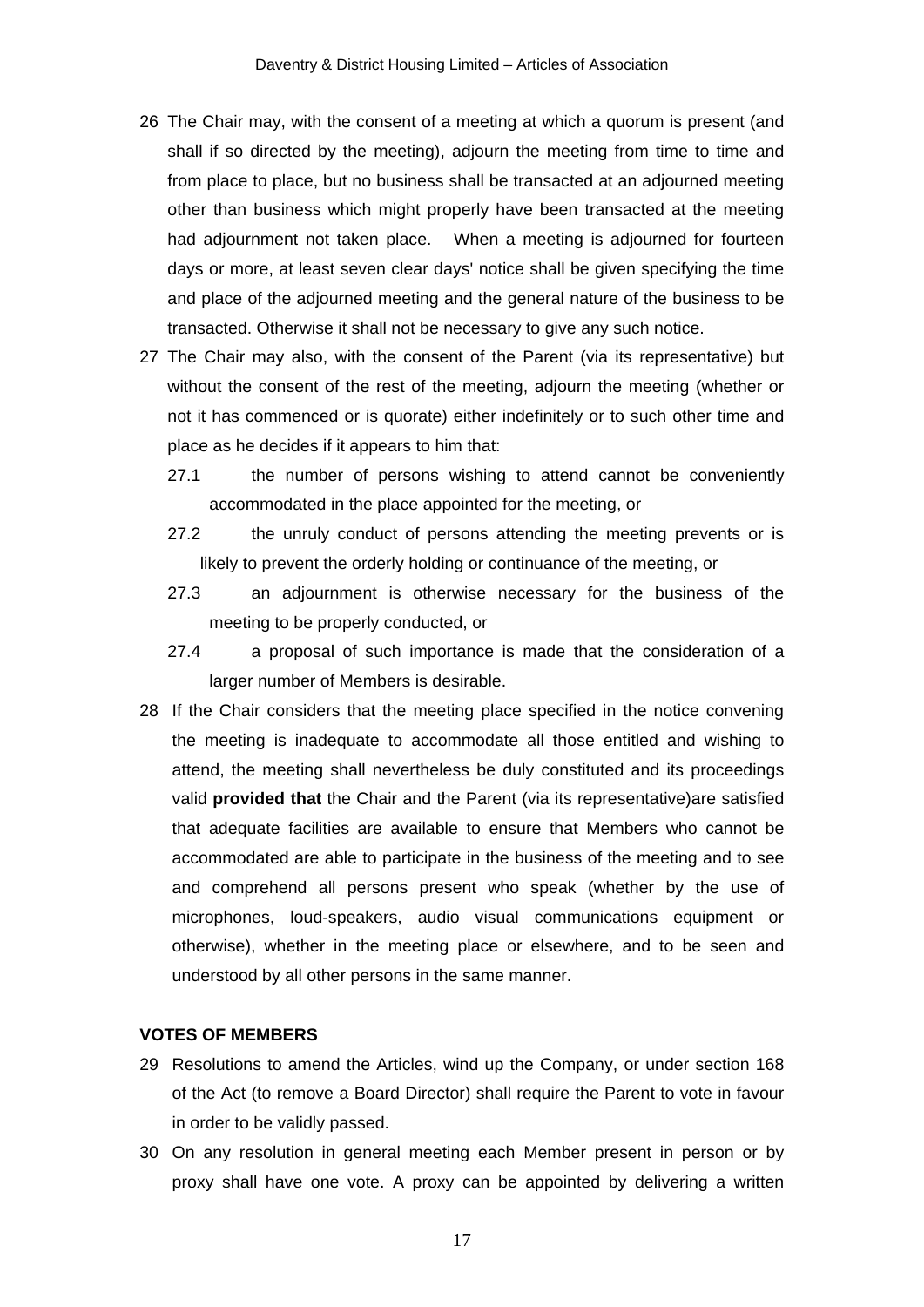appointment (in a form prescribed by the Board from time to time) to the registered office not less than twenty four hours before the date and time for holding the meeting at which the proxy is authorised to vote. It must be signed by the Member or a duly authorise attorney. Any proxy form delivered late shall be invalid. Any questions as to the validity of a proxy shall be determined by the Chair of the meeting whose decision shall be final. A proxy need not be a Member of the Company.

- 31 In the case of an equality of votes the Parent shall have a casting vote.
- 32 No objection shall be raised to the qualification of any vote except at the meeting or adjourned meeting at which the vote objected to is tendered, and every vote not disallowed at the meeting shall be valid. Any objection made in due time shall be referred to the Chair whose decision shall be final and conclusive. The Parent's vote cannot be objected.
- 33 A vote given shall be valid notwithstanding the previous determination of the authority of the person voting unless notice of the determination was received by the Company at the Office before the commencement of the meeting or adjourned meeting at which the vote is given.
- 34 Any organisation which is a Member of the Company may by resolution of its council or other governing body authorise such person as it thinks fit to act as its representative at any meeting of the Company, and the person so authorised shall be entitled to exercise the same powers on behalf of the organisation which he represents as the organisation could exercise if it were an individual Member of the Company. Any such authorisation shall be notified to the Company Secretary in writing.

#### **WRITTEN RESOLUTIONS**

- 35 A written resolution approved by a simple majority (or in the case of a special resolution by a majority of not less than 75%) of eligible Members (provided that those Members would constitute a quorum at a general meeting) is as valid as if it had been passed at a general meeting provided that:
	- 35.1 a copy of the proposed resolution has been sent to every eligible Member;
	- 35.2 a simple majority (or in the case of a special resolution a majority of not less than 75% including the Parent) of Members have signified their agreement to the resolution; and
	- 35.3 such agreement is contained in an authenticated document that has been received at the Office within the period of 56 days beginning with the circulation date.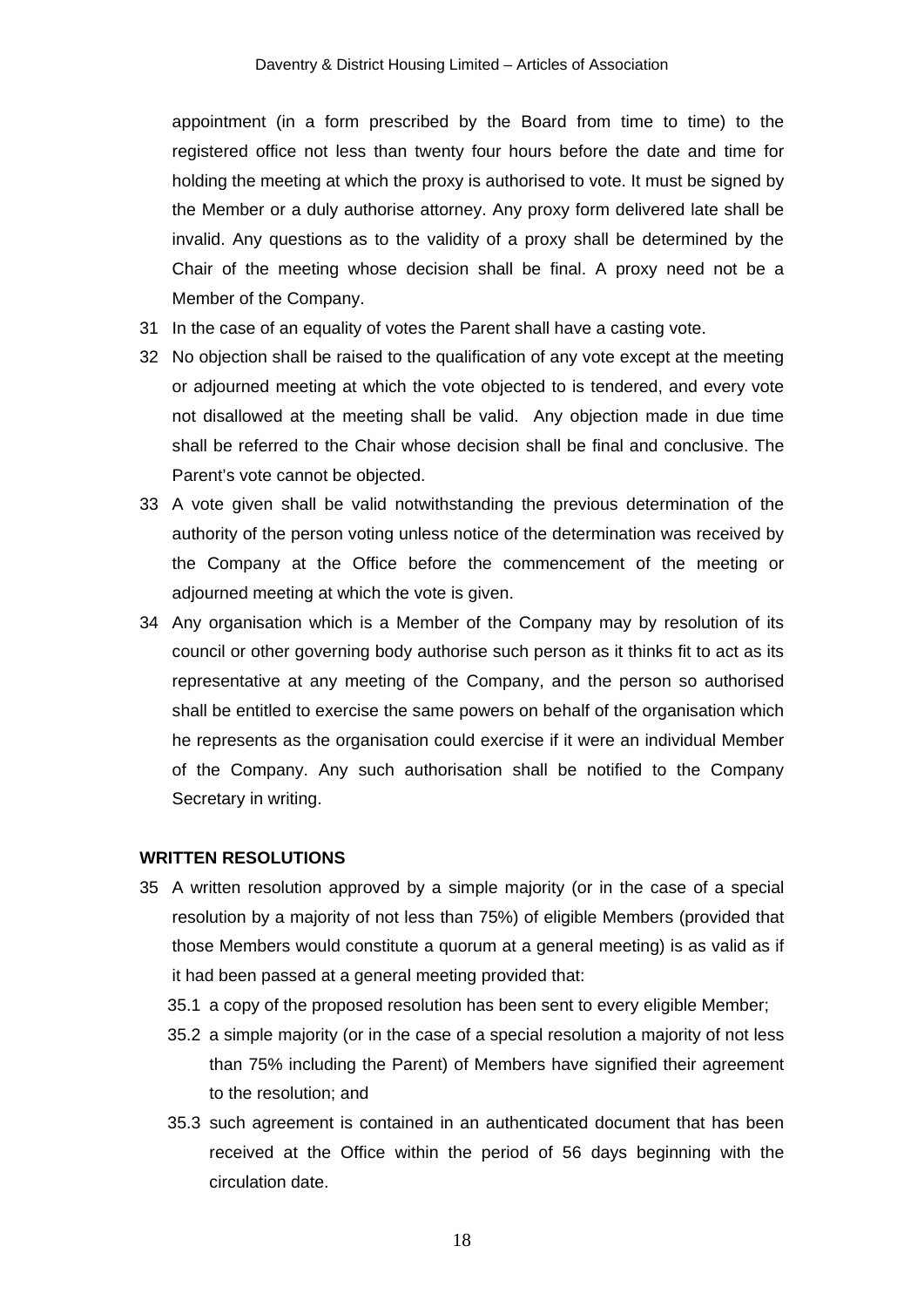36 A resolution under Article 35 may consist of several documents in similar form each approved by one or more Members. In the case of a Member that is an organisation, its authorised representative may signify its agreement.

#### **BOARD DIRECTORS**

- 37 The business of the Group shall be directed by the Board. There shall be a Board consisting of up to 12 Board Directors appointed by the Parent in accordance with Article 38 on the basis of relevant skills and experience in accordance with the procedures set out in Rules adopted by the Parent from time to time.
- 38 Board Directors shall always be removed and appointed by the Parent in accordance with Article 74.
- 39 Within the permitted maximum number of Board Directors pursuant to Article 37, the Parent may appoint up to 2 Executive Board Directors. Any Board Director who is not an Executive Board Director shall be a Non-Executive Board Director.
- 40 The number of Local Authority Persons appointed to the Board shall at no time be more than 49 per cent or such as would at any time cause the Company to be treated as a regulated company within the meaning of the Local Government and Housing Act 1989 or the Local Authorities (Companies) Order 1995.
- 41 The number of Board Directors who are Tenants shall at no time be more than 49 per cent of the total number of Board Directors except in circumstances in which a casual vacancy has arisen.
- 42 The number of Board Directors who are Tenants or Local Authority Persons shall not exceed two-thirds of the total number of Board Directors except in circumstances in which a casual vacancy has arisen.
- 43 Any person, except the Parent, who has made a loan currently outstanding to the Company may not be appointed as a Board Director without the express authority of the Board.
- 44 A person who is appointed as a Non-Executive Board Director shall remain in office for a term of three years which will begin on the date they are appointed to the Board. Subject to Article 45, a Non-Executive Board Director completing their three year term of office may be eligible for re-election, re-selection or reappointment for another term of office.
- 45 Any Non-Executive Board Director having completed nine or more years' consecutive service on any of the Group's Boards shall retire at the next general meeting and shall not be eligible for re-appointment until a period of one year has passed.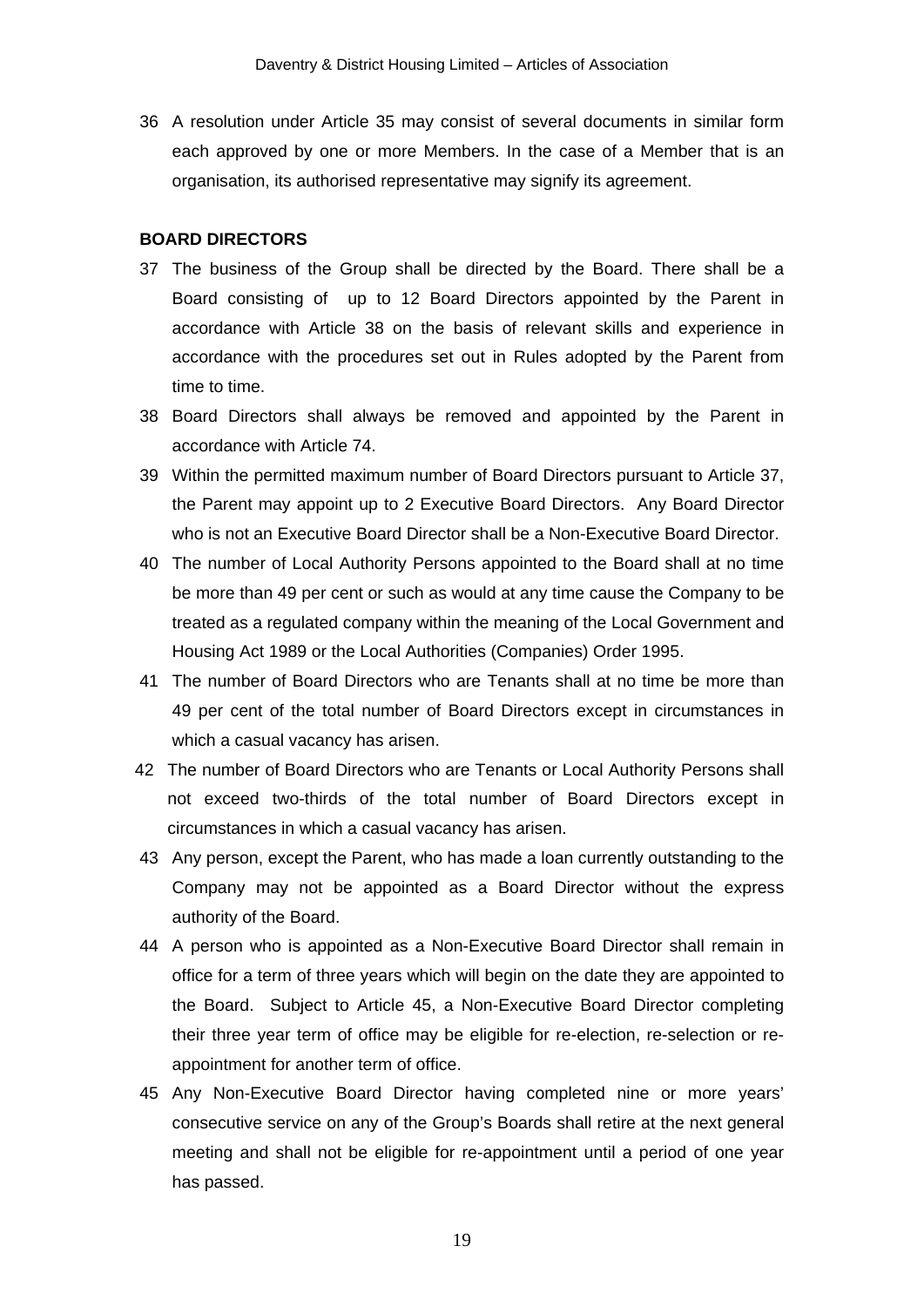### **CASUAL VACANCIES AND CO-OPTIONS**

- 46 With the prior approval of the Parent, the Board may appoint a person who is willing to act to be a Board Director to fill a casual vacancy.
- 47 With the prior approval of the Parent, the Board may from time to time co-opt any person, including any of the Company's senior management team, to the Board or any committee of the Board in a non-voting capacity and may at any time revoke such co-option.

### **DISQUALIFICATION AND REMOVAL OF BOARD DIRECTORS**

- 48 A person shall be ineligible to be a Board Director or co-optee and if already appointed shall immediately cease to be a Board Director or co-optee if the relevant individual;
	- 48.1 is or becomes an undischarged bankrupt or makes any arrangement or composition with his creditors;

48.2 ceases to be eligible to be, or ceases to be a Board Director by virtue of any provision of the Act or becomes prohibited by law from being a Board Director or charity trustee;

48.3 has become physically incapable of acting a Board Director and may remain so for a period of a least three months (as evidenced by a written opinion to the Company by a registered medical practitioner who is treating that person); or

- 48.4 becomes, in the opinion of the Board, incapable of managing and administering his property and affairs;
- 48.5 was a Tenant at the date he became a Board Director and ceases to be a Tenant;
- 48.6 is a Tenant and is the subject of an order for possession of the Property of which he is the Tenant;
- 48.7 is a Tenant and is (in the reasonable opinion of a majority of Board Directors) in serious breach of his obligations as a Tenant;
- 48.8 is an Executive Board Director and ceases to be an employee of the Company or ceases to be a member of the Company's senior management team;
- 48.9 is convicted of any criminal act or omission unless the Board determines otherwise;
- 48.10 resigns from office by giving written notice to the Company;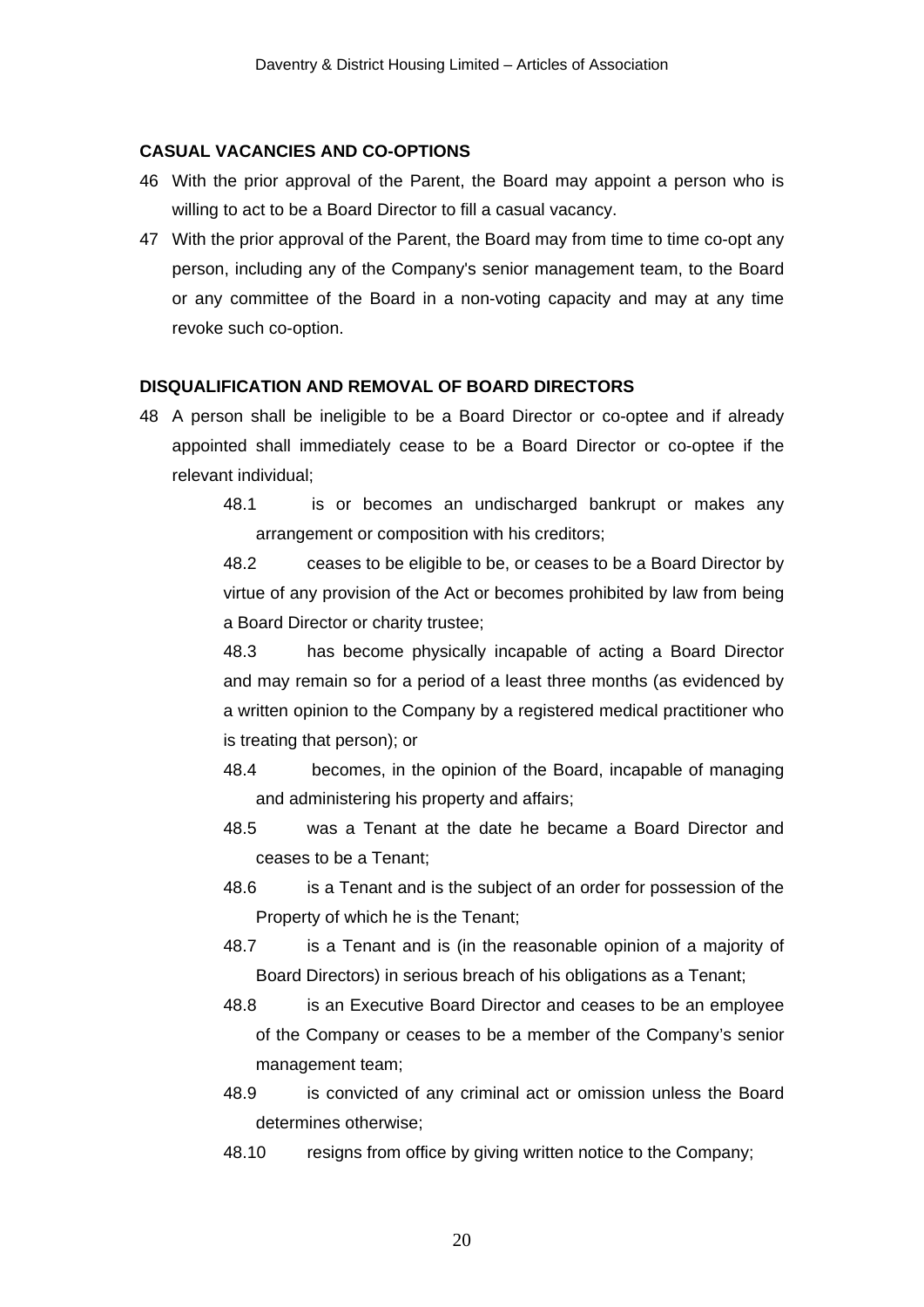- 48.11 is removed by a resolution of (or written notice signed by) the Members (except in the case of a Board Director appointed by the Parent);
- 48.12 (except in the case of a Board Director appointed by the Parent) is removed by resolution of the Board Directors of (or written notice signed by) at least three quarters of all the other Board Directors from time to time.
- 48.13 Fails to attend three consecutive Board meetings or fails to attend any Board meeting for a period of three months (whichever is the longer period) and the Board determines that he shall be removed from the Board;
- 48.14 has been a Non-Executive Board Director (and/or a member of the board of another Group Member) for 9 or more consecutive years in accordance with Article 45 in which case that Board Director shall cease to be a Board Director in accordance with Article 45;
- 48.15 dies;
- 48.16 is a Non-Executive Board Director and becomes a Local Authority Person leading to a breach of Articles 43 and 44;
- 48.17 is or becomes a Tenant leading to a breach of the limits in Article 42;
- 48.18 breaches the terms of the provisions of Appendix 1 or any codes of conduct adopted by the Company or the Board Directors from time to time and the Parent determines that he shall be removed from the Board; or
- 48.19 fails to comply with or participate in any appraisal system adopted by the Company or the Board Directors from time to time and the Parent determines that he shall be removed from the Board;
- 48.20 is a co-optee and his co-option is revoked by the Board; or
- 48.21 is suspended from office for a specified period of time by resolution of the Parent from time to time.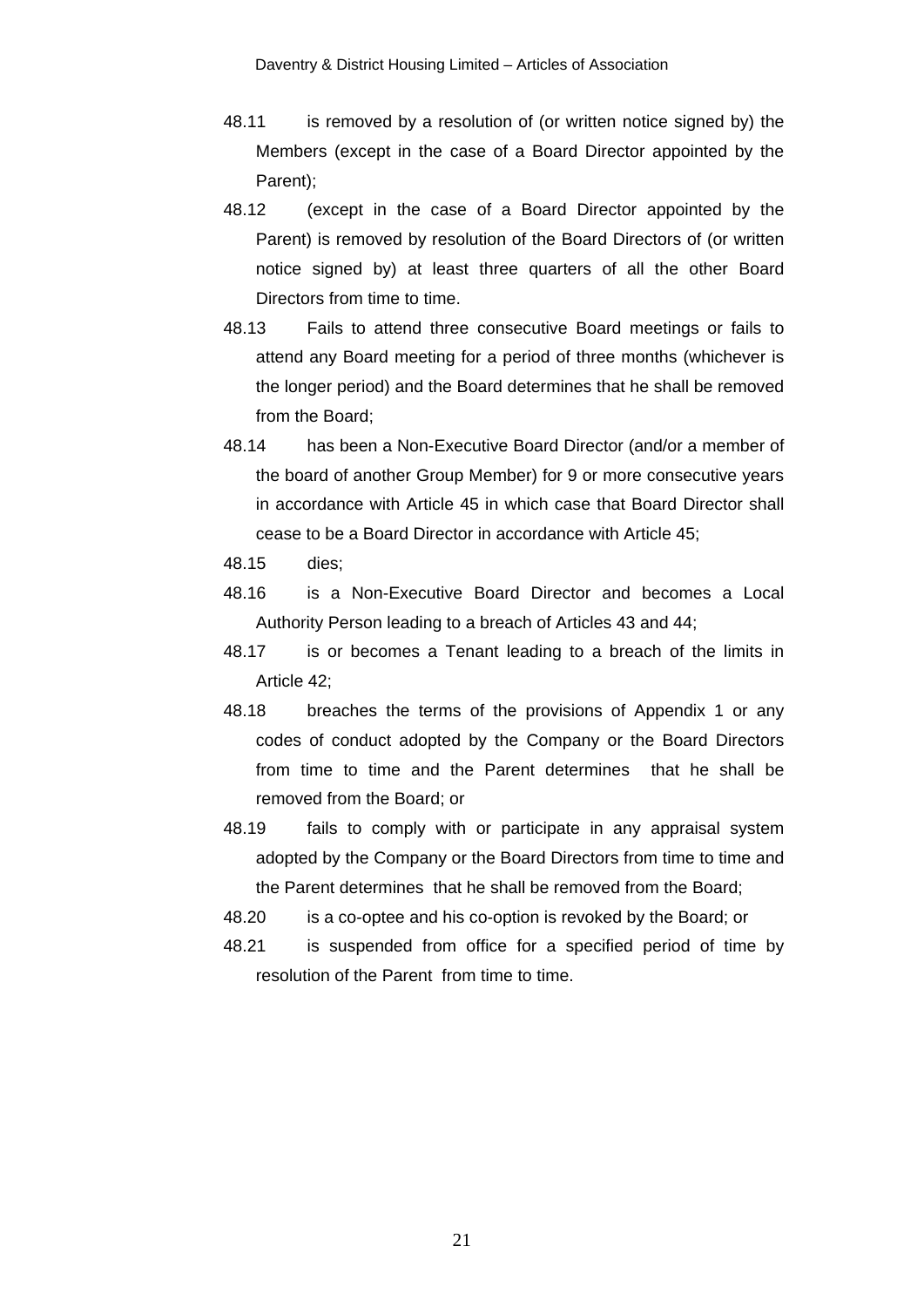49 The Board Directors shall comply at all times with the provisions set out in Appendix 1 to the Articles and with any codes of conduct adopted by the Company or by the Board Directors.

#### **BOARD DIRECTORS' INTERESTS**

- 50 No Board Director, co-optee or member of a committee shall have any financial interest in any contract or other transaction with any Group member, or be granted a benefit by the Group, unless such interest or benefit:
	- 50.1 Is expressly permitted by these articles of association or under any determination or guidance by the Regulator from time to time; or
	- 50.2 Would not be in breach of, and would not be inconsistent with, any determination, guidance, standard or code published by the Regulator or any code of conduct and/or governance adopted by the Board.
- 51 There shall be maintained a register of Board Directors' interests and Board Directors shall be obliged to enter into the register particulars of any matter relevant to the affairs of the Company. A Board Director or co-optee who has an interest in any matter which is under discussion by the Board shall disclose the nature and extent of his interest and the interest of any Connected Person in that matter before the matter is discussed by the Board; and
	- 51.1 unless it is expressly permitted by these rules they shall not remain present during the Board's discussion of such matter (unless requested to do by the Chair) remain present;
	- 51.2 and (if a Board Director) they shall not vote on that matter in question.
- 52 If a Board Director inadvertently votes on a matter to which this Article applies, his or her vote shall not be counted.
- 53 For the purposes of Articles 50 and 51 an interest of a Connected Person shall be treated as an interest for the relevant Board Director or co-optee.
- 54 Provided that he has disclosed to the Board the nature and extent of his interest and subject to the provisions of the Act, a Board Director may, subject to the discretion of the Chair,:
	- 54.1 be a director or other officer of or employed by any body corporate which is a Group Member;
	- 54.2 be a member of or officer or other representative of the Relevant Local Authority; or
	- 54.3 be a Tenant;

22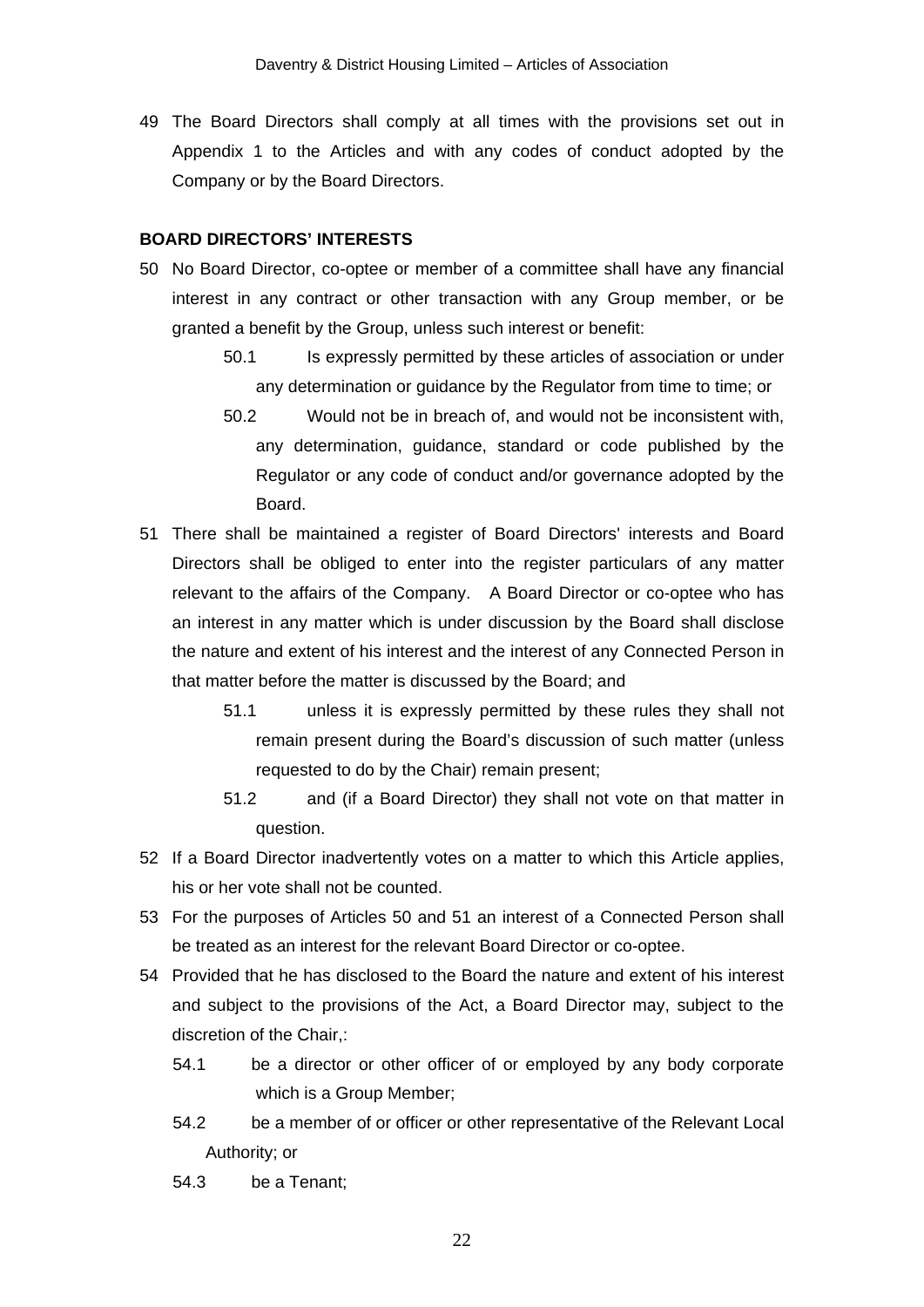and remain speak and vote at the meeting and be counted in the quorum, but a Tenant Board Director may not remain, speak or vote in any Board meeting whilst matters relating specifically to his or her tenancy are being dealt with.

- 55 A Board Director (or co-optee) shall not be treated as having an interest of which the Board Director (or co-optee) has no knowledge and of which it is unreasonable to expect him or her to have knowledge.
- 56 If an actually or potential conflict of interest arises for a Board Director or cooptee because of a duty of loyalty owed to another organisation or person and the conflict is not authorised by virtue of any other provision in these Articles, the unconflicted Board Directors may authorise such a conflict of interests provided that:
	- 56.1 Any conflicted Board Director is not to be counted in the quorum of Board Directors at the meeting where the conflict is to be authorised,
	- 56.2 The unconflicted Board Directors consider it is in the interests of the Company to authorise the conflict of interest in the circumstances applying, and
	- 56.3 A condition is attached to the authorisation requiring that Article 51 is complied with every time the authorised conflict arises for any conflicted Board Directors or co-optees at a Board Director meeting.
- 57 Any authorisation of a matter under Articles 50 and 56 shall be on such terms and/or conditions as the Board Directors (excluding the conflicted Board Director(s)) may determine, whether at the time such authorisation is given or subsequently, and may be varied or terminated by the Board Directors (excluding the conflicted Board Director(s)) at any time. Such terms or conditions may include (without limitation) terms and conditions as to the duration, renewal and/or revocation of the authorisation, and/or the exclusion of the conflicted Board Director(s) or co-optees from all information and discussion of the matter in question. A Board Director or co-optee shall comply with any obligations imposed on him pursuant to any such authorisation.
- 58 The Board Directors should consider whether any actual or potential conflicts should be authorised in accordance with Article 57 each time:
	- 58.1 A new Board Director or co-optee is appointed;
	- 58.2 A new situation arises for an existing Board Director or co-optee that gives rise to an actual or potential conflict of interests.
- 59 Any decision of the Board shall not be invalid because of the subsequent discovery of an interest which should have been declared.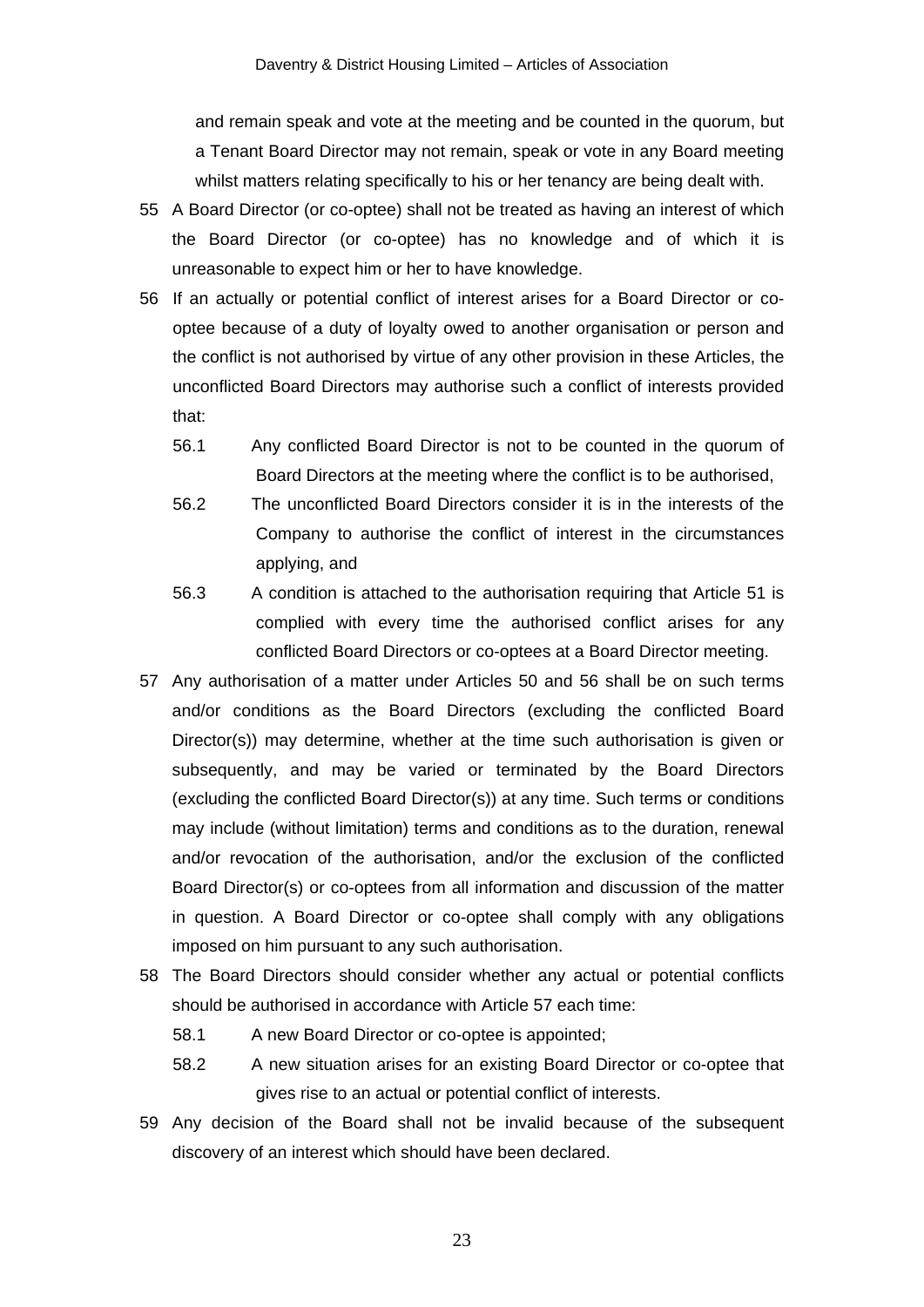- 60 Every Board Director, co-optee and member of a committee shall ensure that the secretary at all times has a list of:
	- 60.1 All other bodies in which they have an interest as:

60.1.1 A director or officer or

- 60.1.2 A member of a firm or
- 60.1.3 An official or elected member of any statutory body or
- 60.1.4 The owner or controller of more than two per cent of a company the shares in which are publicly quoted or more than ten per cent of any other company;
- 60.2 Any other significant or material interest.
- 61. A Board Director or co-optee or member of a committee shall not be deemed to have an interest as a board director or officer of any other Group member.

# **POWERS OF BOARD DIRECTORS**

- 62. Subject to the provisions of the Act and the Articles and to any directions given by resolution of the Members, the business of the Company shall be managed by the Board Directors who may exercise all the powers of the Company. No alteration of the Articles and no such direction shall invalidate any prior act of the Board Directors which would have been valid if that alteration had not been made or that direction had not been given.
- 63. The powers given by this Article shall not be limited by any special power given to the Board Directors by the Articles and a meeting of Board Directors at which a quorum is present may exercise all the powers exercisable by the Board Directors.
- 64. The Board shall have the power to delegate, in writing, subject to Articles 78-84, the exercise of any of its powers to committees and to employees of the Group or of any Group member on such terms as it determines. Such delegation may include any of the powers and discretions of the Board.
- 65. In addition to all powers hereby expressly conferred upon them and without detracting from the generality of their powers under the Articles the Board Directors shall have the following powers, namely:
	- 65.1 to expend the funds of the Company in such manner as they shall consider most beneficial for the achievement of its objects and to invest in the name of the Company such part of the funds as they may see fit and to direct the sale or transposition of any such investments and to expend the proceeds of any such sale in furtherance of the objects of the Company; and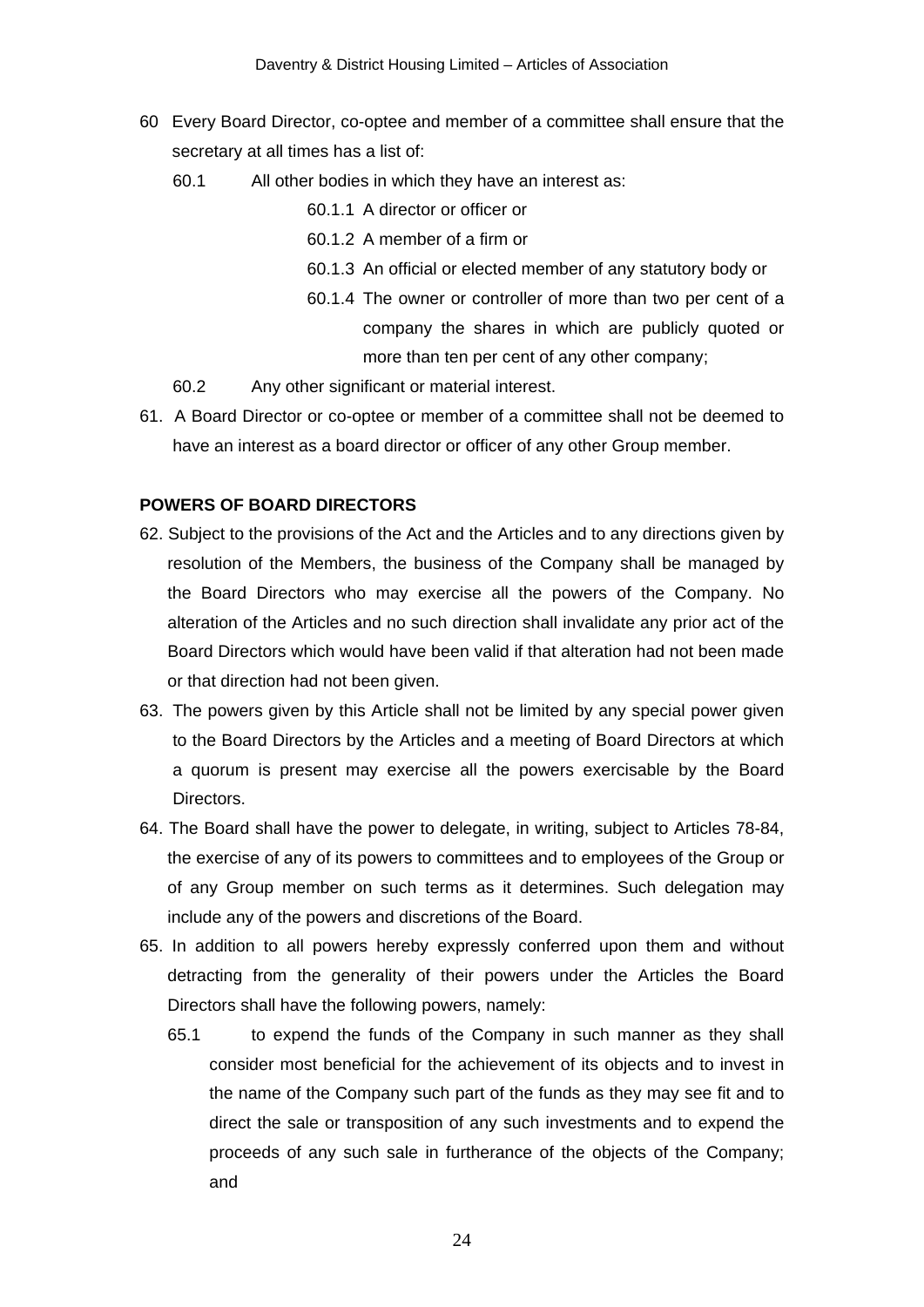- 65.2 to enter into contracts on behalf of the Company; and
- 65.3 to borrow money without limit as to amount and upon such terms and in such manner as they think fit; and
- 65.4 to agree the amount and terms of interest rates applying to such borrowings (and whether by reference to a fixed or floating rates of interest) as they think fit; and
- 65.5 to grant any mortgage, charge or other security over its undertaking, property and assets, or any part thereof, and
- 65.6 to issue any debenture or grant any guarantee or any indemnity, whether outright or as security for any debt, liability or obligation of the Company, or of any Registered Provider or, to such extent allowed pursuant to the Articles.

# **BOARD DIRECTORS' EXPENSES AND REMUNERATION**

- 66 Subject to the provisions of Article 5, the Board Directors may, following appropriate independent advice, be paid such reasonable and proper sums as the Board shall from time to time decide and all reasonable and proper travelling, hotel and other expenses properly incurred by them in connection with their attendance at meetings of Board Directors or committees of Board Directors or general meetings or otherwise in connection with the discharge of their duties subject to the production of satisfactory receipts or otherwise.
- 67 Except to the extent permitted by Article 5, no Board Director shall take or hold any interest in property belonging to the Company or receive remuneration or be interested otherwise than as a Board Director in any other contract to which the Company is a party save that a Tenant Board Director shall not be prevented from remaining a Board Director or a Tenant or from exercising any right accruing to him in that capacity.

# **PROCEEDINGS OF BOARD DIRECTORS**

68 Subject to the provisions of the Articles, the Board Directors may regulate their proceedings as they think fit and may adopt standing orders and codes of conduct governing their affairs. A Board Director may, and any Company Secretary at the request of a Board Director shall, call a meeting of the Board Directors. It shall not be necessary to give notice of a meeting to a Board Director who is absent from the United Kingdom. Questions arising at a meeting shall be decided by a majority of votes. Each Board Director shall have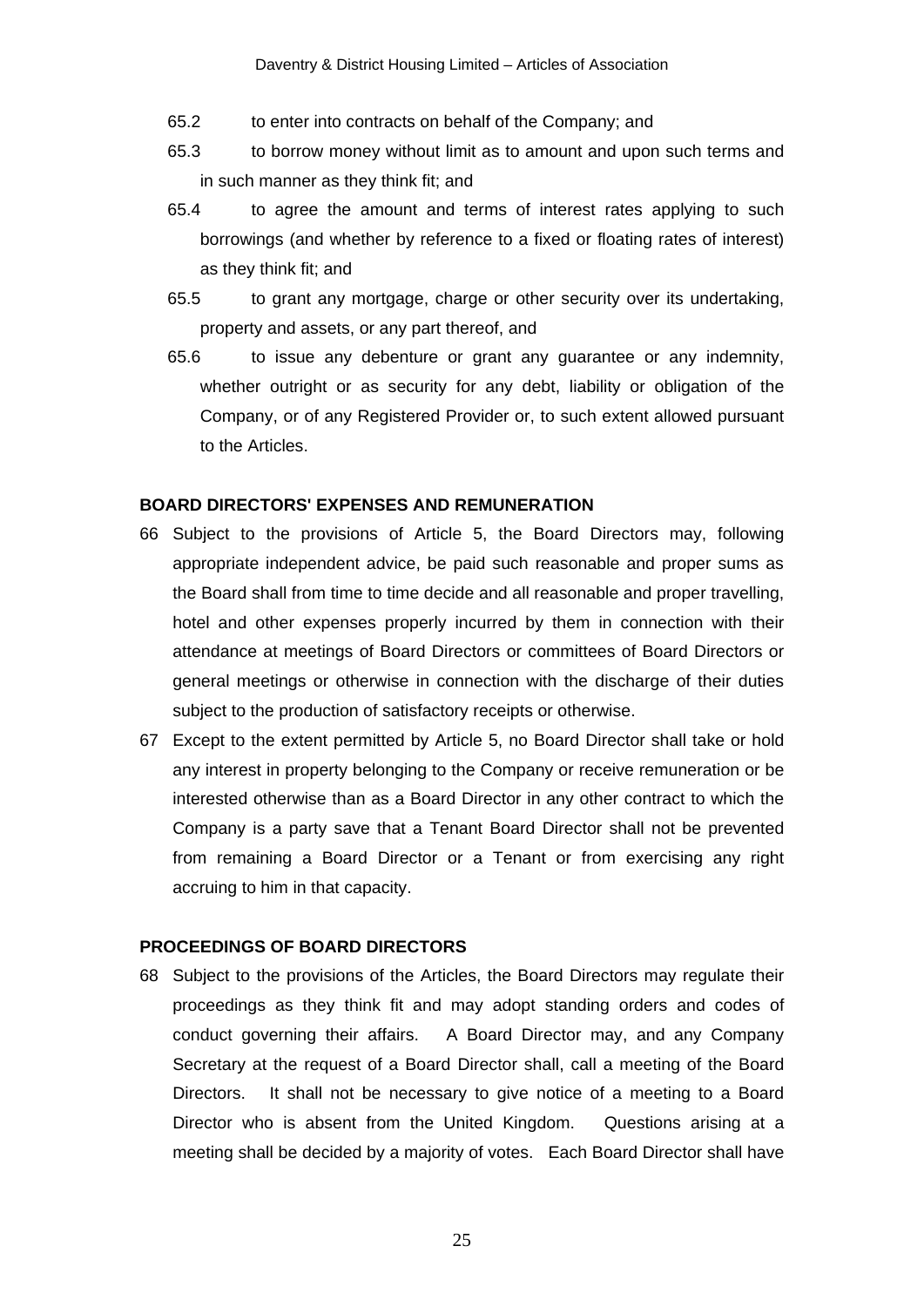one vote, save that in the case of an equality of votes, the Chair shall have a second or casting vote.

- 69 The quorum for the transaction of the business of the Board Directors may be fixed by the Board Directors but shall not be less than four. Co-optees may not count towards the quorum.
- 70 No meeting of the Board Directors shall be quorate if more than 49% of those persons present are:
	- 70.1 Local Authority Persons; or
	- 70.2 Tenants or
	- 70.3 Executive Board Directors.
- 71 If a majority of Board Directors are appointed by the Parent then two such appointees must be included to form a quorum. The Board may decide a higher number.
- 72 The Board Directors may act notwithstanding any vacancies in their number, but, if the number of Board Directors is less than the number fixed as the quorum, the continuing Board Directors or Board Director may act only for the purpose of filling vacancies or of calling a general meeting.
- 73 By notice in writing the Parent may remove and appoint a majority of Board Directors. In selecting Board Directors the Parent shall endeavour to ensure that the Board possesses the quality, skills and experience which the Company has from time to time determined that it requires.

# **APPOINTMENT OF CHAIR AND VICE CHAIR**

- 74 The Parent shall appoint one of the Board Directors (being a Non-Executive Board Director) to be the Chair of the Board. The Parent must decide the period during which he is to hold office, whether the appointment is to be confirmed annually by the Parent and the precise point at which his term of office ends.
- 75 The Board may appoint a Vice Chair or Vice Chairs to act in the absence of the Chair on such terms as the Board shall think fit. The duties of the Chair and Vice Chair shall be as set out in the Appendix 2 and Appendix 3 respectively to the Articles.
- 76 The Chair and Vice Chair may resign from their positions at any time (without necessarily resigning as Board Directors). The Chair and any Vice Chair may be removed from their respective positions by the Parent.
- 77 The Chair or, in his absence, the Vice Chair shall preside at every meeting of the Board Directors and of the Members of the Company at which he is present. If there is at any time no Chair or Vice Chair, or if the Chair and Vice Chair are not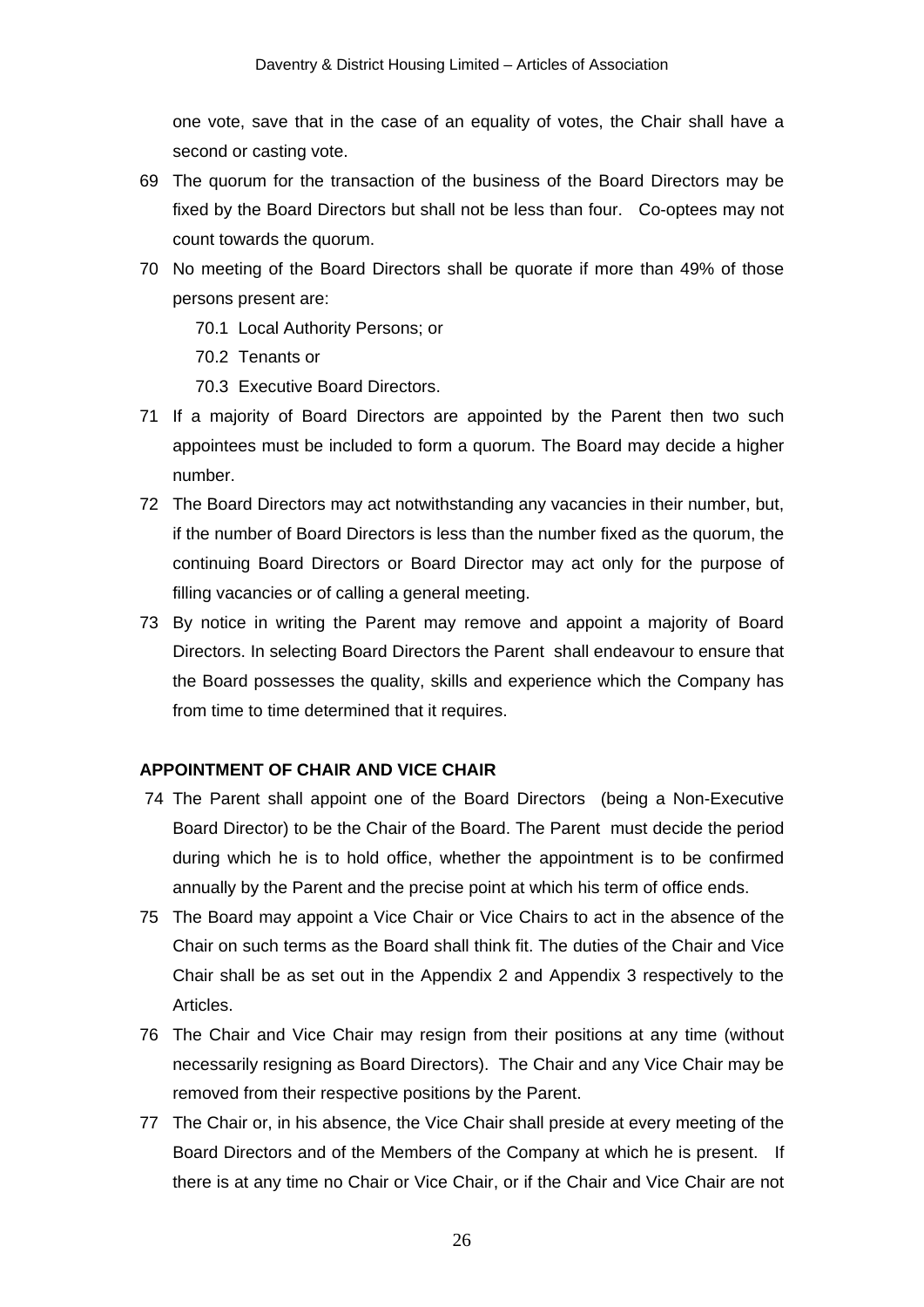present within ten minutes after the time appointed for the meeting, the Board Directors present may appoint one of their number to chair the meeting.

#### **MANAGEMENT AND DELEGATION**

- 78 The Board may delegate any of the Board's powers under written terms of reference to committees of the Company or of the Group, or to officers or employees of the Company or of the Group or of any Group member. Those powers shall be exercised in accordance with any written instructions given by the Board.
- 79 The Board may reserve to itself certain significant matters that cannot be delegated to committees of employees.
- 80 The membership of any committee of the Company shall be determined by the Board. Every committee of the Company shall include one Board Director or cooptee to the Board. The Board will appoint the Chair of any committee and shall specify the quorum.
- 81 All acts and proceedings of any committee of the Company shall be reported to the Board.
- 82 No committee of the Company can incur expenditure on behalf of the Company unless at least one Board Director or co-optee of the Board on the committee has voted in favour of the resolution and the Board has previously approved a budget for the relevant expenditure.
- 83 For the purposes of the Housing and Regeneration Act 2008 any member of a committee shall be an officer.
- 84 All acts done by a meeting of Board Directors, or of a committee, shall, notwithstanding that it be afterwards discovered that there was a defect in the appointment of any Board Director or that any of them were disqualified from holding office, or had vacated office, or were not entitled to vote, be as valid as if every such person had been duly appointed and was qualified and had continued to be a Board Director and had been entitled to vote.

#### **MISCELLANEOUS**

85 Any bank account in which any part of the assets of the Company is deposited shall be operated by the Board Directors and shall include the name of the Company. All cheques and orders for the payment of money from such account shall be signed by at least two Board Directors or such other persons as are authorised from time to time by the Board.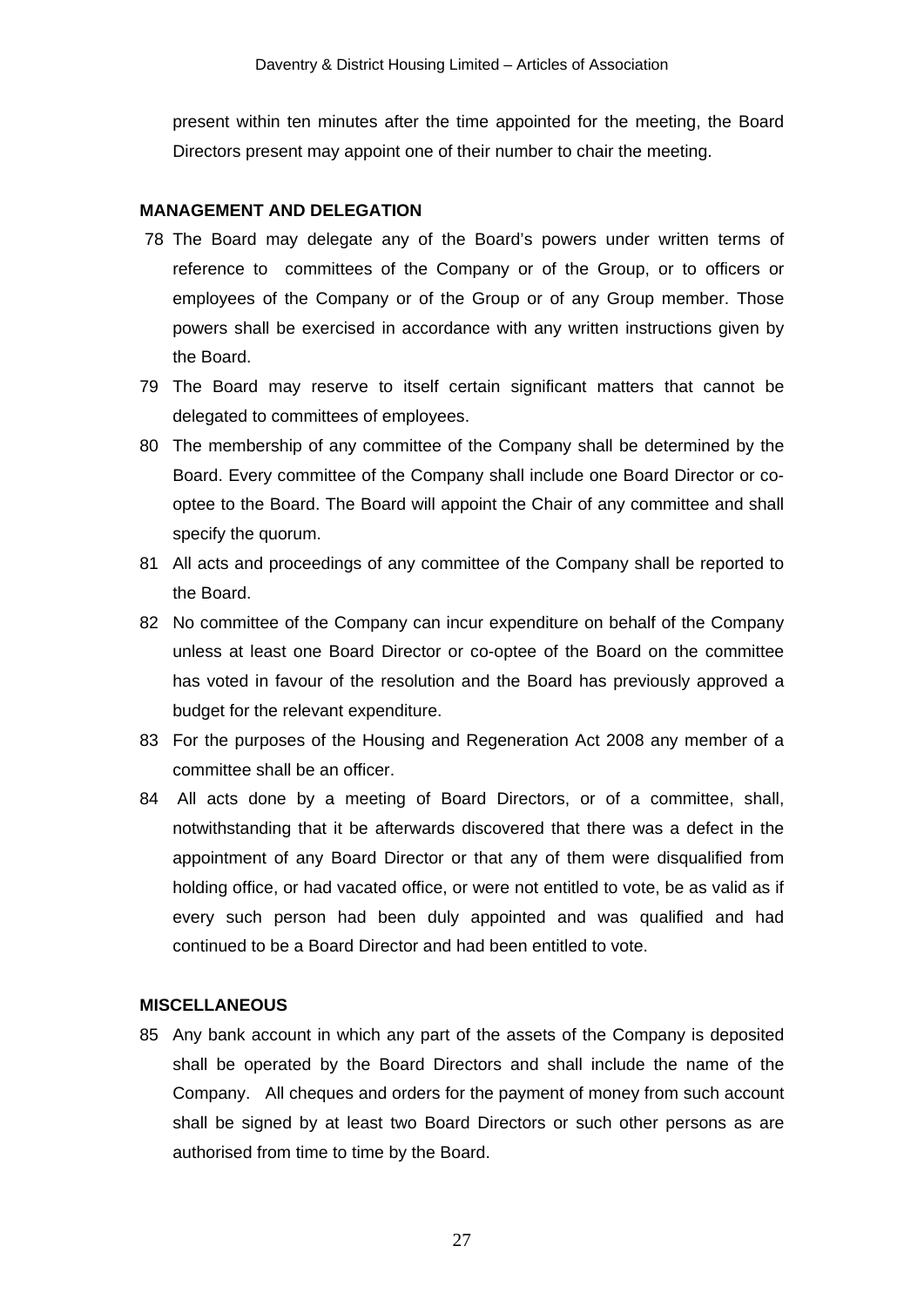### **WRITTEN RESOLUTIONS**

- 86 A written resolution of the Members of the Company, proposed in accordance with section 288(3) of the Companies Act 2006, shall lapse if it is not passed before the end of the period of six months beginning with the circulation date of such resolution (as defined in section 290 of the Act).
- 87 A resolution in writing sent to all the Board Directors or members of a committee entitled to receive notice of a meeting of the Board or of a committee of the Board and approved by the required majority to pass the relevant resolution shall be as valid and effectual as if it had been passed at a meeting of the Board or (as the case may be) a committee of the Board duly convened and held and may consist of several documents in the like form each approved by one or more Board Directors or members of a committee. Approval for the purposes of this Article may be given by electronic means.

#### **COMPANY SECRETARY**

88 Subject to the provisions of the Act, a Company Secretary, including any deputy or alternate secretary, may, following appropriate independent advice,be appointed by the Board Directors for such term, at such reasonable and proper remuneration and upon such reasonable and proper conditions as they may think fit; and any Company Secretary, including any deputy or alternate secretary, so appointed may be removed by them.

### **MINUTES**

- 89 The Board Directors shall keep minutes in books kept for the purpose:
	- 89.1 of all appointments of officers made by the Board Directors; and
	- 89.2 of all proceedings at meetings of the Company and of the Board Directors and of committees of the Company including the names of the Board Directors present at each such meeting.

#### **THE SEAL**

90 If the Company has a Seal it shall only be used by the authority of the Board Directors or of a committee of Board Directors or other persons authorised by the Board Directors. The Board Directors may determine who shall sign any instrument to which the Seal is affixed and unless otherwise determined it shall be signed by (i) a Board Director and by the Company Secretary (if any) or by (ii) two Board Directors or by (iii) a Board Director and a witness or by (iv) an Authorised Signatory.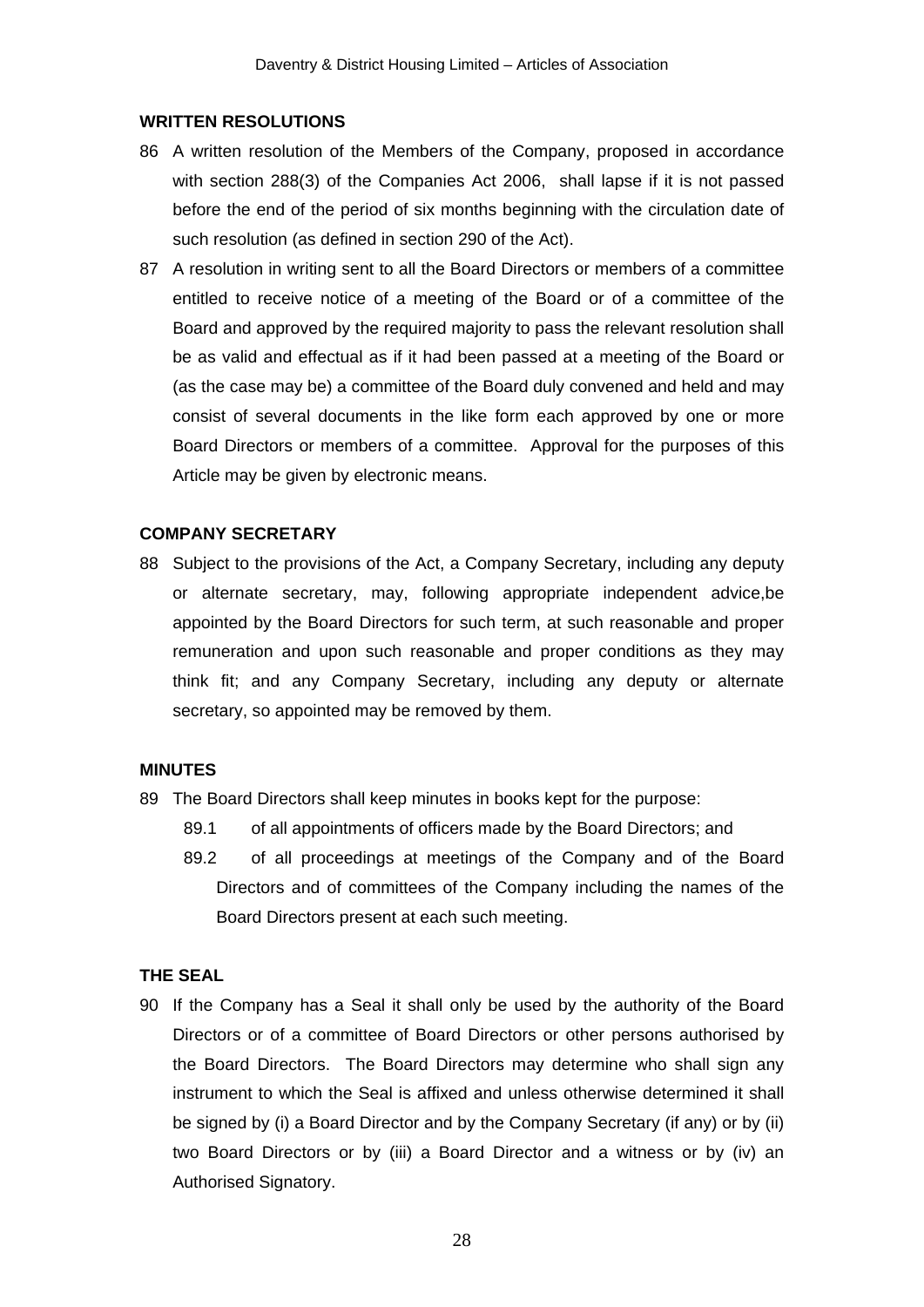# **ACCOUNTS**

91 Accounts shall be prepared in accordance with the provisions of the Act and with the requirements of the Regulator and any other regulatory body to which the Company shall be subject

# **NOTICES**

- 92 Any notice to be given to or by any person pursuant to the Articles shall be in writing or, to the extent permitted by the Act and subject to this Article 92, contained in an electronic communication, except that a notice calling a meeting of the Board Directors need not be in writing.
- 93 The Company may give any notice to a Member or a Board Director either:
	- 93.1 personally; or
	- 93.2 by sending it by post in a prepaid envelope addressed to the Member or Board Director at his registered address or by leaving it at that address; or
	- 93.3 by suitable electronic means.
- 94 A Member or Board Director whose registered address is not within the United Kingdom and who gives to the Company an address (whether postal or electronic) within the United Kingdom at which notices may be given to him shall be entitled to have notices given to him at that address, but otherwise no such Member or Board Director shall be entitled to receive any notice from the Company.
- 95 A Member or Board Director present in person or by proxy at any meeting of the Company or Board meeting shall be deemed to have received notice of the meeting and, where necessary, of the purposes for which it was called.
- 96 Any notice in writing, or other communication shall be deemed duly served:
	- 96.1 in the case of personal service, at the time of delivery;
	- 96.2 in the case of service by post, 48 hours after the date of posting;
	- 96.3 in the case of service by electronic means (including through any relevant system) 24 hours after the time at which the electronic communication was sent by or on behalf of the Company; or
	- 96.4 in the case of service by facsimile transmission, at the time of despatch.
- 97 Proof that:
	- 97.1 an envelope containing a notice was properly addressed, prepaid and posted by first class post;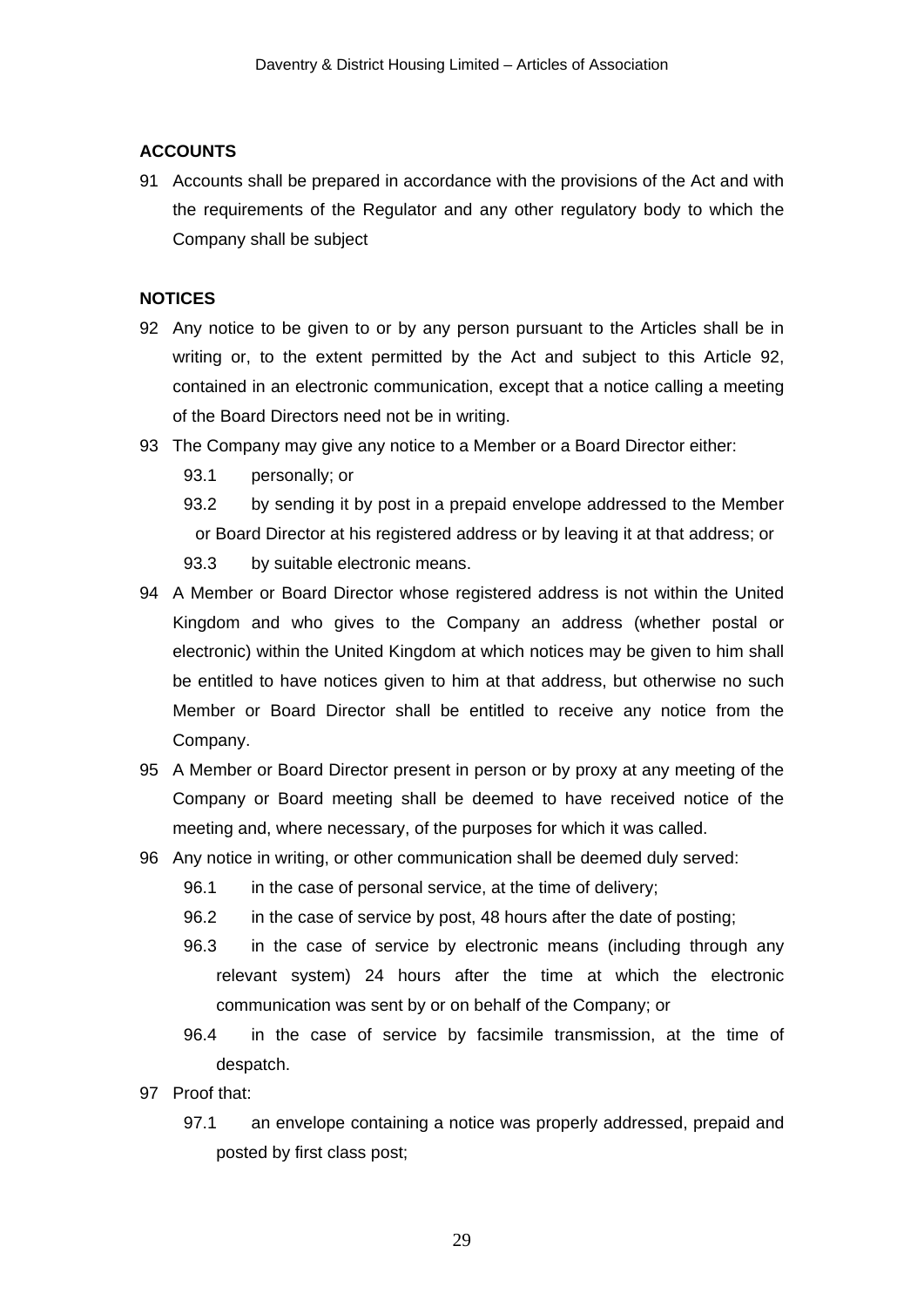- 97.2 a facsimile transmission setting out terms of the notice was properly despatched; or
- 97.3 a notice contained in an electronic communication was sent in accordance with guidance issued by the Institute of Chartered Secretaries and Administrators;

is conclusive evidence that the notice was given.

#### **INDEMNITY**

- 98 Subject to the provisions of the Act every Board Director or other officer or auditor of the Company shall be indemnified out of the assets of the Company against any liability incurred by him in that capacity in defending any proceedings, whether civil or criminal, in which judgement is given in his favour or in which he is acquitted or in connection with any application in which relief is granted to him by the court from liability for negligence, default, breach of duty or breach of trust in relation to the affairs of the Company.
- 99 The Board shall have the power to purchase and maintain for any Board Director, co-optee or officer of the Company insurance against any such liability as is referred to in the Act.

### **RULES**

- 100 The Board may from time to time make such rules or bye laws as they may deem necessary or expedient or convenient for the proper conduct and management of the Company and for the purposes of prescribing classes of and conditions of membership, and in particular but without prejudice to the generality of the foregoing, they may by such rules or bye laws regulate:
	- 100.1 the admission and classification of Members of the Company (including the admission of organisations to membership) and the rights and privileges of such Members, and the conditions of membership and the terms on which Members may resign or have their membership terminated and the entrance fees, subscriptions and other fees or payments to be made by Members insofar as these are not provided in the Articles;
	- 100.2 the conduct of Members and Board Directors of the Company in relation to one another, and to the Company's officers;
	- 100.3 the setting aside of the whole or any part of parts of the Company's premises at any particular time or times or for any particular purpose or purposes: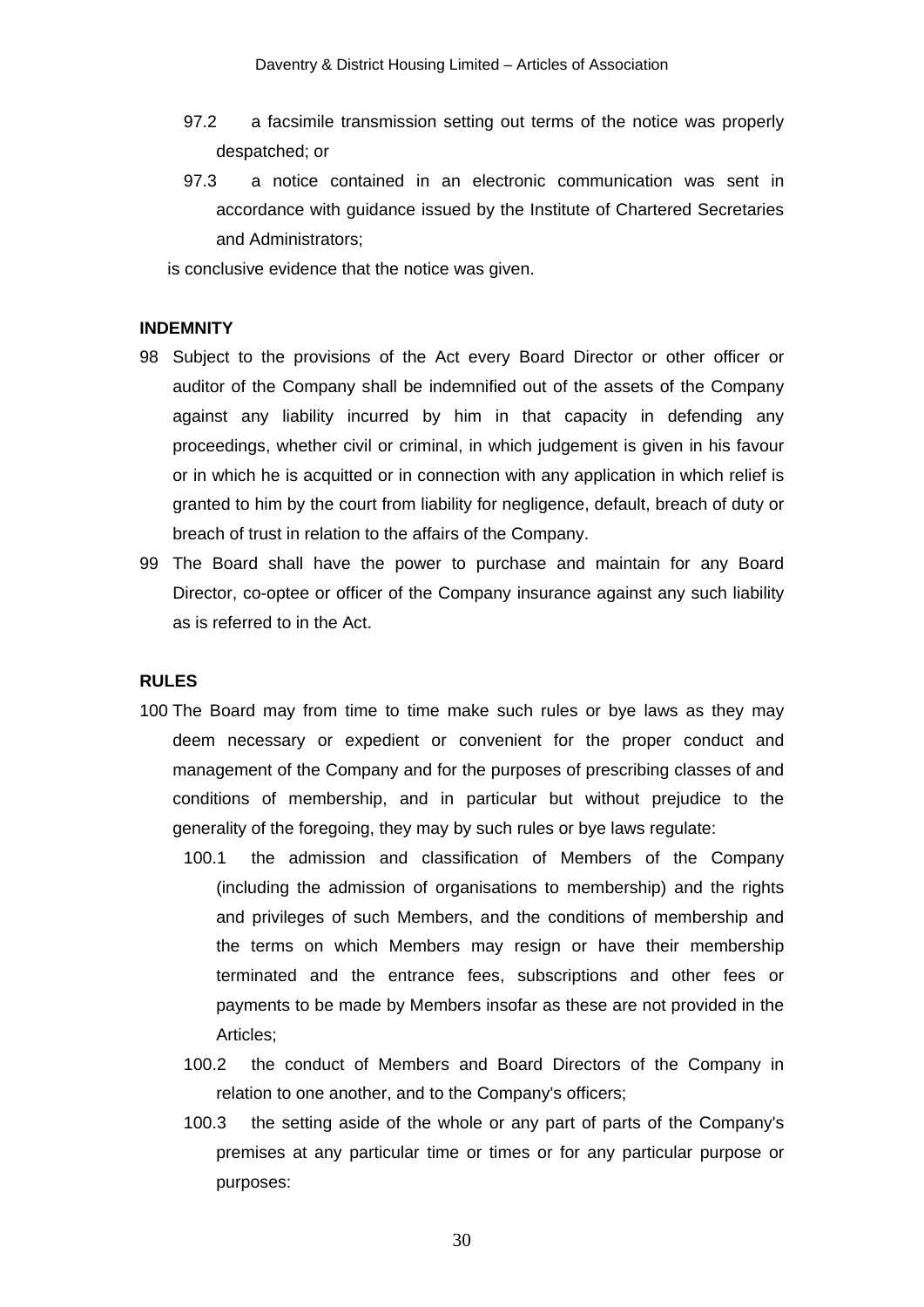- 100.4 the procedure at general meetings and meetings of the Board and committees of the Board in so far as such procedure is not regulated by the Articles;
- 100.5 generally, all such matters as are commonly the subject matter of Company rules.
- 101 The Company in general meeting shall have power to alter, add to or repeal the rules or bye laws and the Board shall adopt such means as they think sufficient to bring to the notice of Members of the Company all such rules or bye laws which shall be binding on all Members of the Company PROVIDED THAT no rule or bye law shall be inconsistent with, or shall affect or repeal anything contained in the Articles nor with any requirements of general charitable law.

# **ALTERATIONS**

- 102 The provisions of the Articles of Association of the Company may be amended only with the prior written consent of the Parent and by a resolution agreed by:
	- 102.1 not less than three-quarters of the Members present whether in person or by proxy and voting at a meeting for the purpose of considering the resolution of which not less than 14 clear days' notice shall have been given;
	- 102.2 written resolution; and
	- 102.3 not less than three-quarters of the Board present at the meeting called to consider the amendments.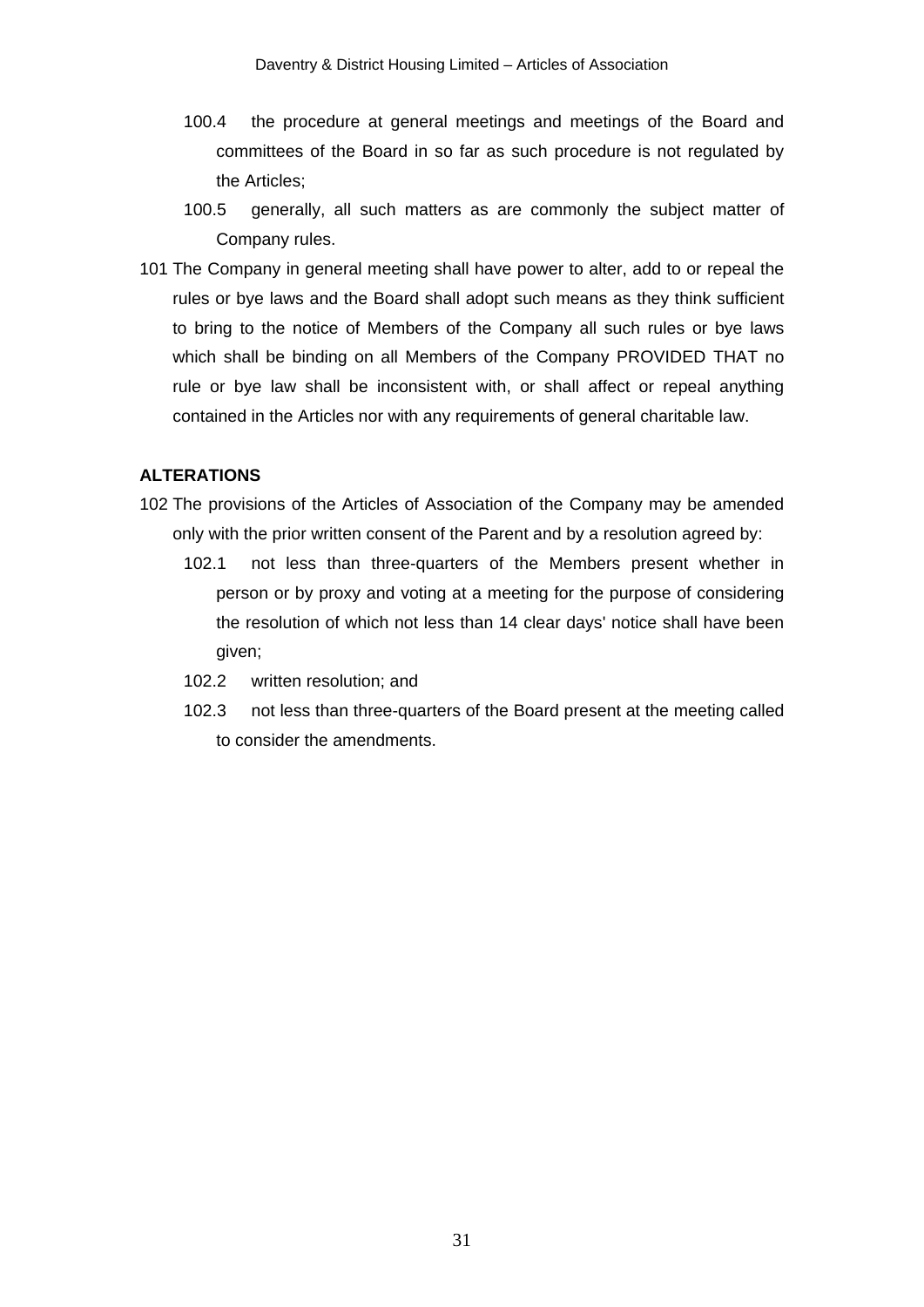# **APPENDIX 1 TO ARTICLES OF ASSOCIATION**

# **Responsibilities of the Board Directors**

The Board Directors shall direct the affairs of the Company in accordance with its objects. Amongst their functions shall be to:

- (1) define and ensure compliance with the values and objectives of the Company and ensure these are set out in each annual report;
- (2) establish policies and plans to achieve those objectives;
- (3) approve each year's budget and accounts prior to publication;
- (4) establish and oversee a framework of delegation and systems of control;
- (5) agree policies and make decisions on all matters that create significant financial or other risk to the Company or which raise material issues of principle.
- (6) monitor the Company's performance in relation to plans, budget controls and decisions;
- (7) satisfy itself that the Company's affairs are conducted lawfully and in accordance with generally accepted standards of performance and propriety;
- (8) take professional advice where appropriate and when the Board Directors are in any doubt as to the nature or extent of their duties.
- (9) undertake a regular appraisal of the performance of the Board and of individual Board Directors and of the Chair.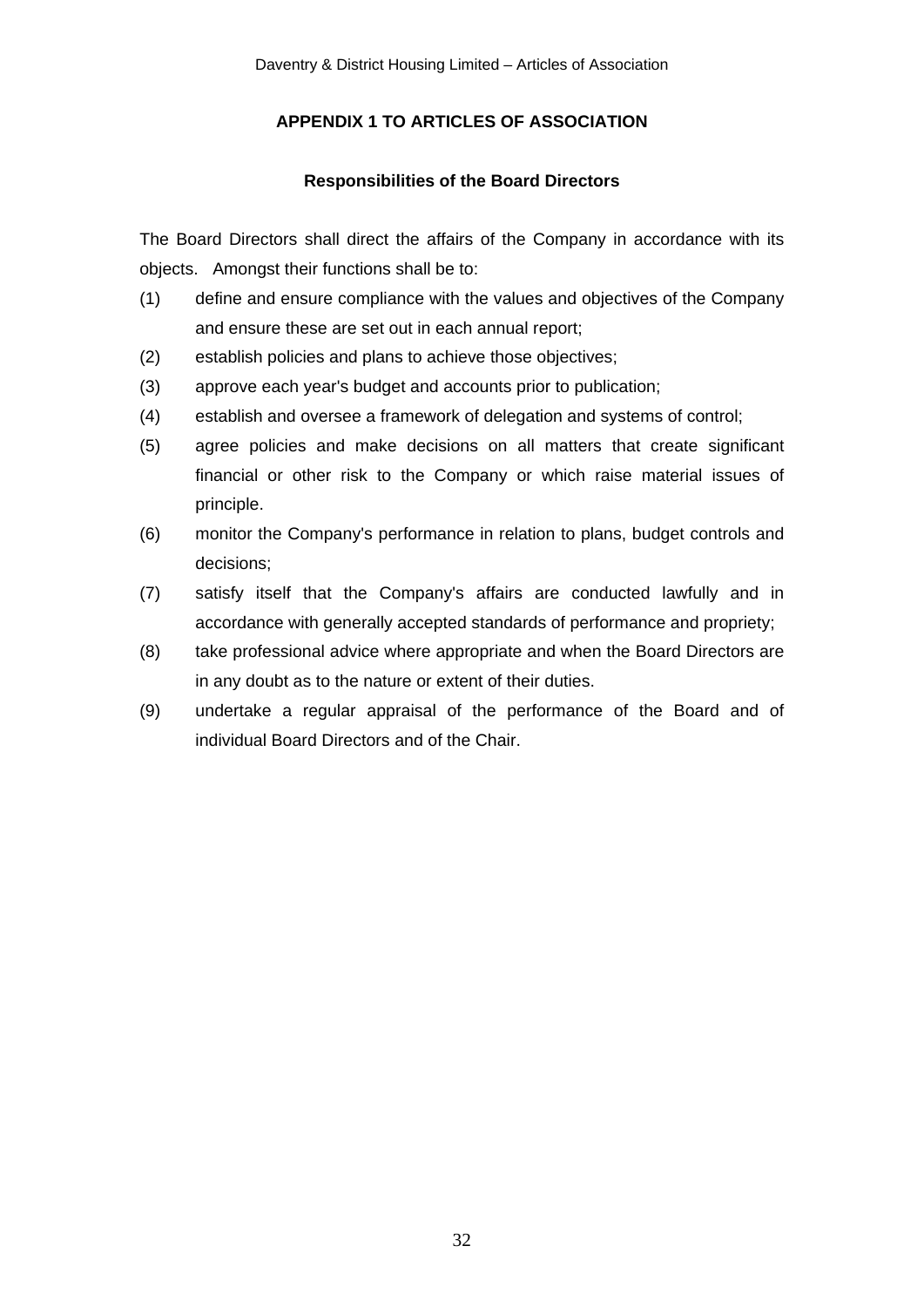# **APPENDIX 2 TO ARTICLES OF ASSOCIATION The Chair's Responsibilities**

The Chair shall seek to ensure that:-

- (1) the Board's business and the Company's general meetings are conducted efficiently so that there is an appropriate balance of attention to strategy, policy, finance and key decisions;
- (2) all Board Directors are given the opportunity to express their views;
- (3) a constructive working relationship is established with, and support provided for the Chief Executive and the board of management of the Parent;
- (4) the Board delegates sufficient authority to its committees, the Chair, the Executive Board Director (if any), and any other Group Members to enable the business of the Company to be carried on effectively between Board meetings;
- (5) the Board Directors receive professional advice when it is needed;
- (6) the affairs of the Company are conducted in accordance with generally accepted codes of performance and propriety and the Board complies with its objectives, terms of reference and protocols, thus fulfilling its responsibilities for the governance of the organisation;
- (7) the agenda is agreed for each meeting;
- (8) the draft minutes are received;
- (9) decisions made by the Board are delegated to officers for follow up;
- (10) there is established a constructive working relationship with, and support provided for the Chief Executive and officer team so that they achieve the aims of the organisation;
- (11) the performance of the Chief Executive is appraised;
- (12) he take decisions delegated to the Chair preferably in consultation with at least one other Board Director and with the advice of the Chief Executive ;
- (13) where emergency decisions are taken by the Chair, account is taken of the views of the Board if known and a full report detailing the decision taken and any consequences is provided to the Board at the next Board meeting where the Board should ratify the Chair's decision. The report should also include an explanation as to why an emergency decision had to be taken by the Chair;
- (14) the Board is represented at key external meetings, for example with funders and any regulators, with other Board Directors as appropriate;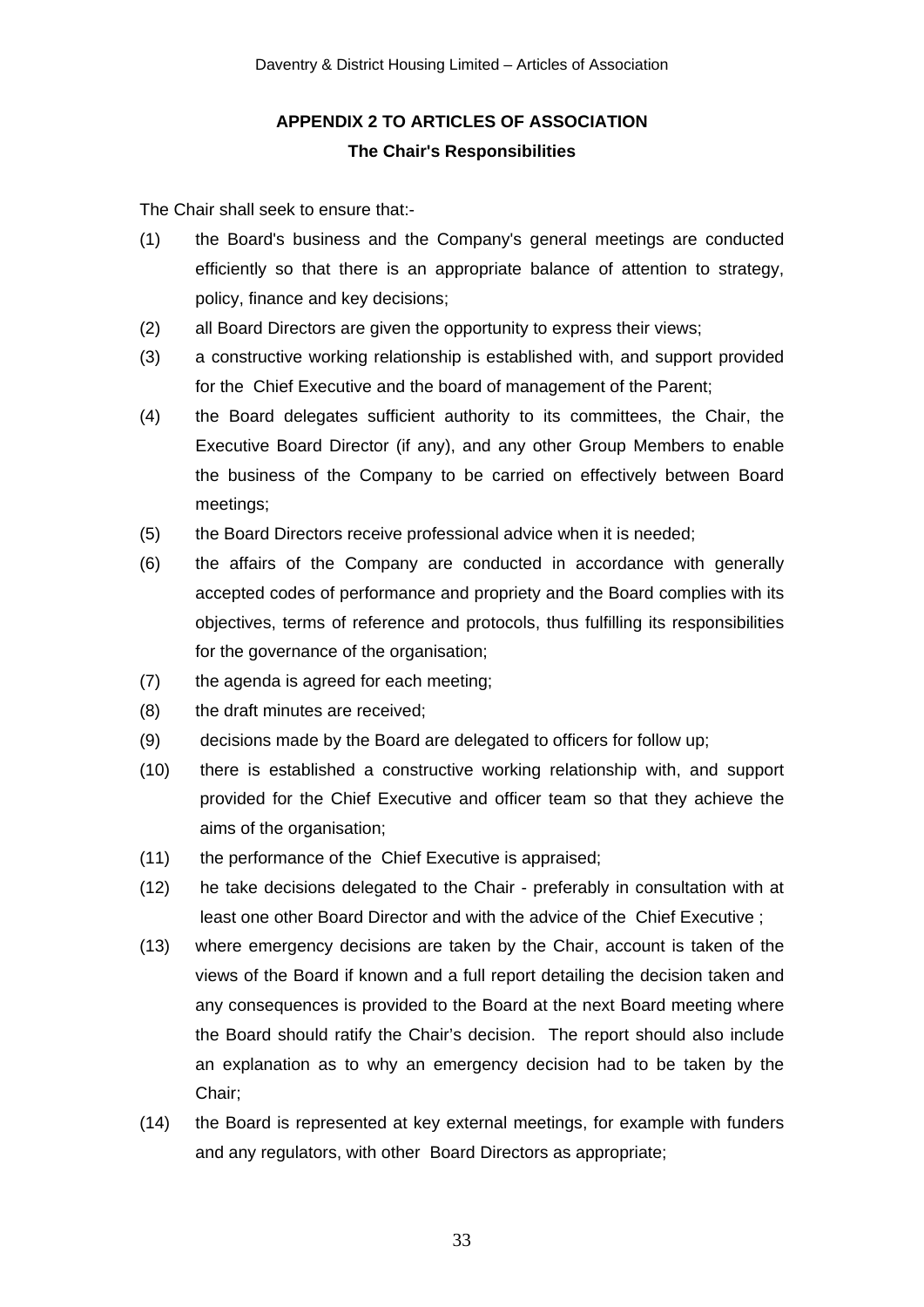- (15) the training needs of individual Board Directors, and the Board as a whole, are addressed.
- (16) ensure that the Board makes proper and appropriate arrangements for its own appraisal and that of Board Directors including the Chair's own appraisal and for implementing a succession plan for Board Directorship.
- (17) ensure that the level of any agreed Board Director remuneration results from an approved process that minimises the potential for conflicts of interest.
- (18) ensure the Board agrees the roles of Vice Chair.

The Chair shall seek to ensure that there is a written statement of the Chair's responsibilities that shall be agreed with the Board Directors and reviewed from time to time.